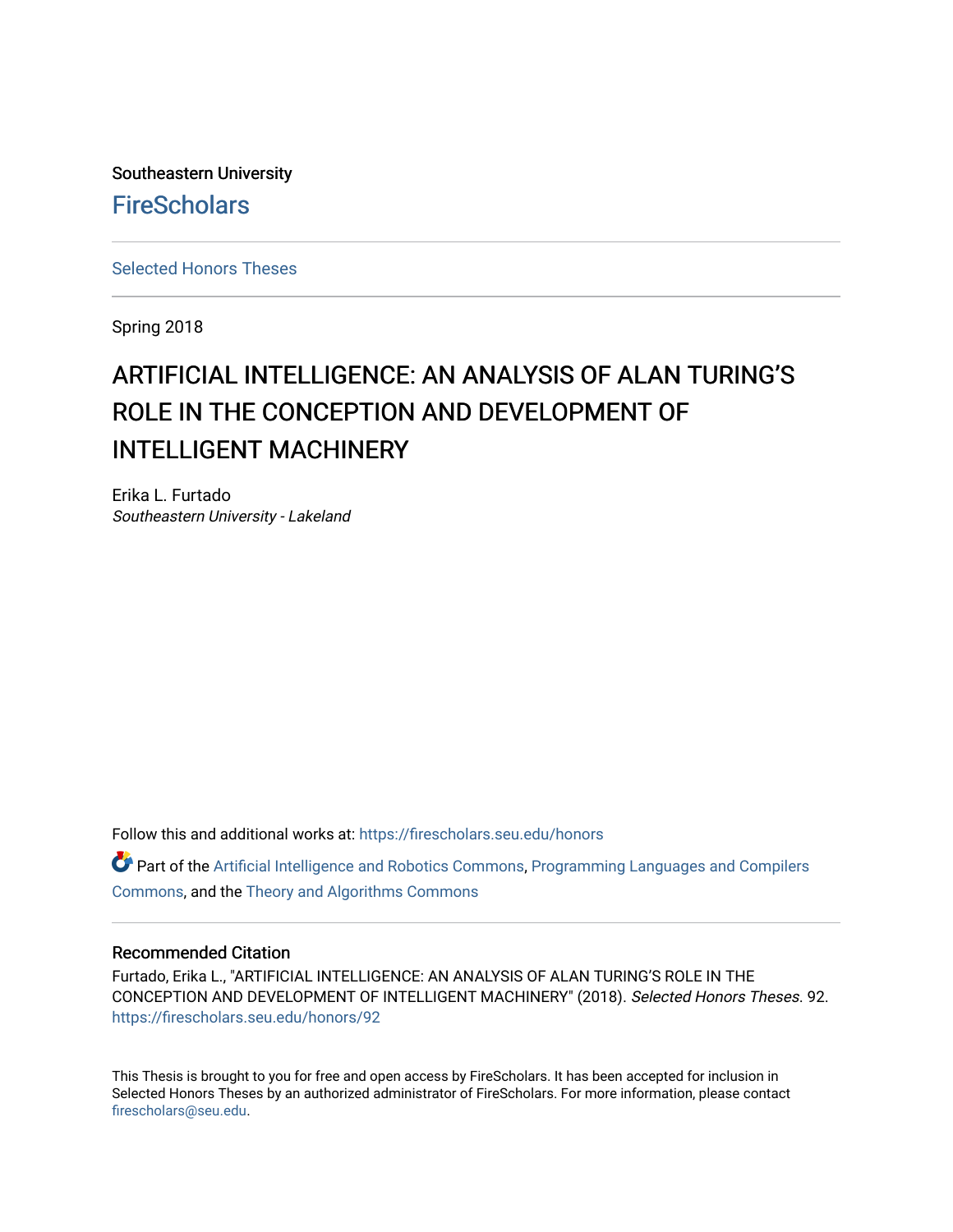## ARTIFICIAL INTELLIGENCE: AN ANALYSIS OF ALAN TURING'S ROLE IN THE CONCEPTION AND DEVELOPMENT OF INTELLIGENT MACHINERY

by

Erika Lee Furtado

Submitted to the Honors Program Committee

in partial fulfillment

of the requirements for University Honors Scholars

Southeastern University

2018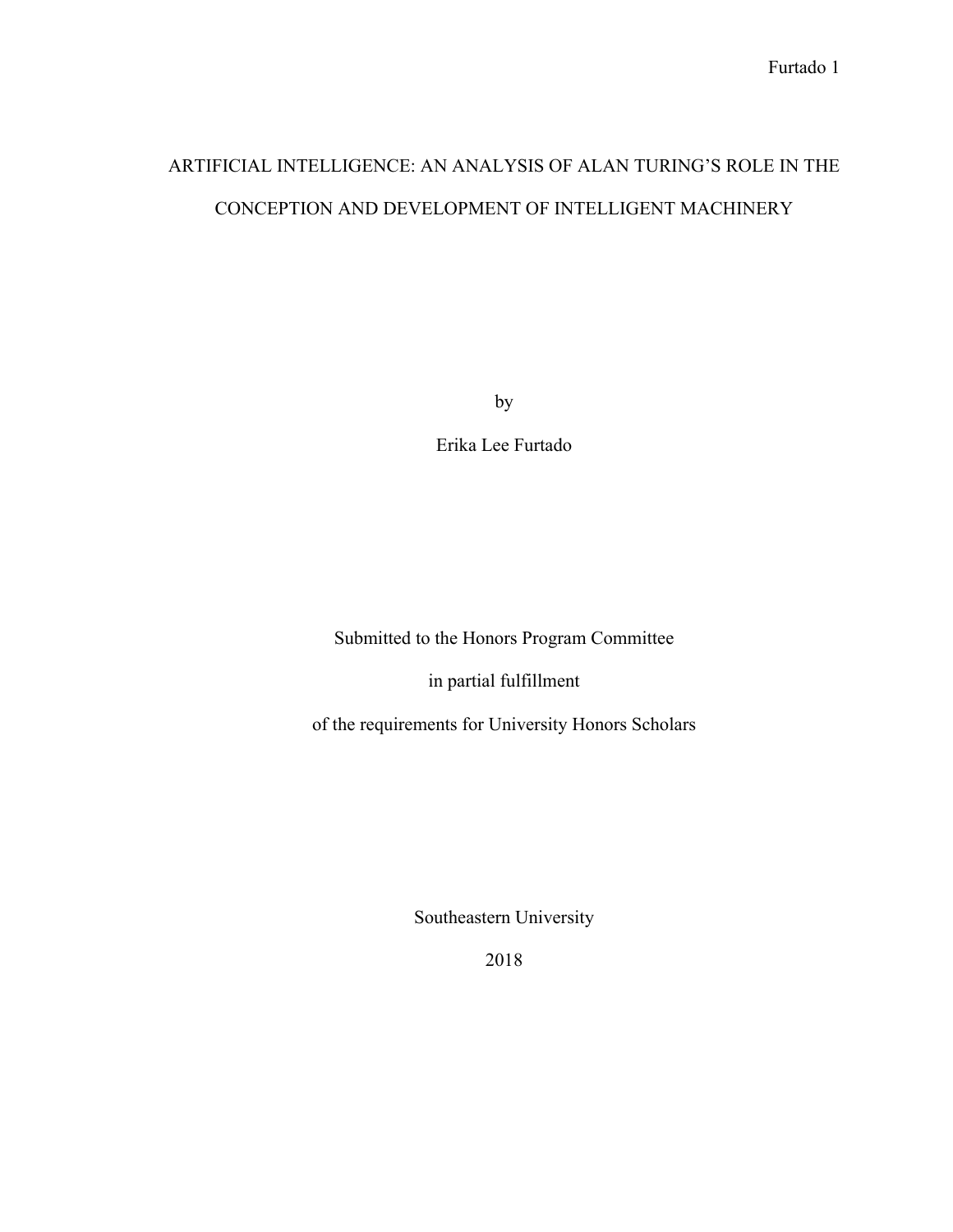Copyright by Erika Lee Furtado

2018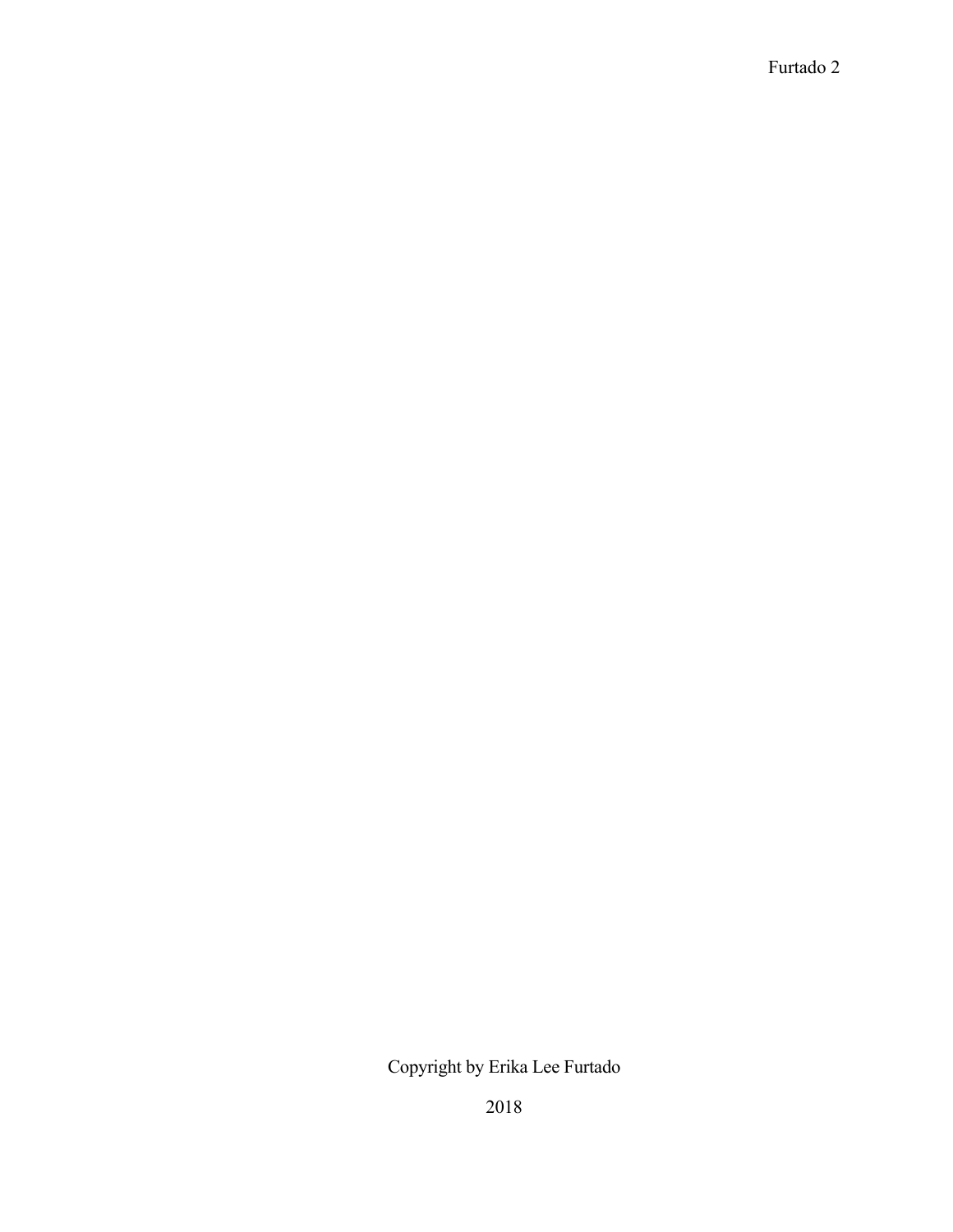#### Abstract

The purpose of this thesis is to follow the thread of Alan Turing's ideas throughout his decades of research and analyze how his predictions have come to fruition over the years. Turing's *Computing Machinery and Intelligence* is the paper in which the Turing Test is described as an alternative way to answer the question "can machines think?" (Turing 433). Since the development of Turing's original paper, there has been a tremendous amount of advancement in the field of artificial intelligence. The field has made its way into art classification as well as the medical industry. The main concept researched in this analysis focuses on whether or not a machine exists that has passed the Turing Test. Should it be determined that a machine has indeed passed this test, it is important to discuss what the ethical implications of this accomplishment entail. Turing's paper, while raising great controversy regarding its ethical implications, proves to offer significant contribution to the field of artificial intelligence and technology.

KEY WORDS: Alan Turing, Turing Test, Imitation Game, intelligent machines, artificial intelligence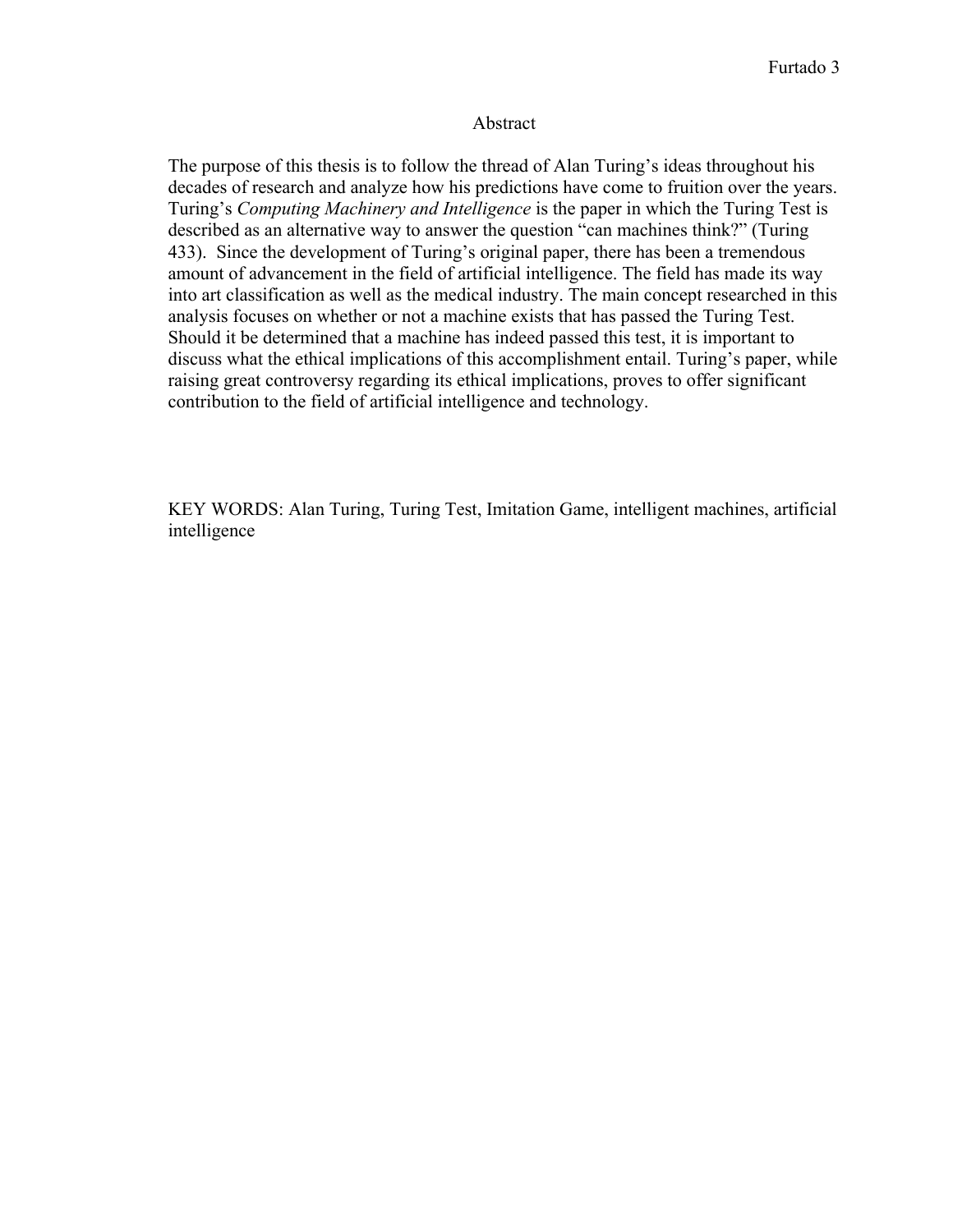### Table of Contents

| Chapter Four: Passing the Turing Test and the Ethical Implications17 |     |
|----------------------------------------------------------------------|-----|
|                                                                      | .21 |
|                                                                      | 24  |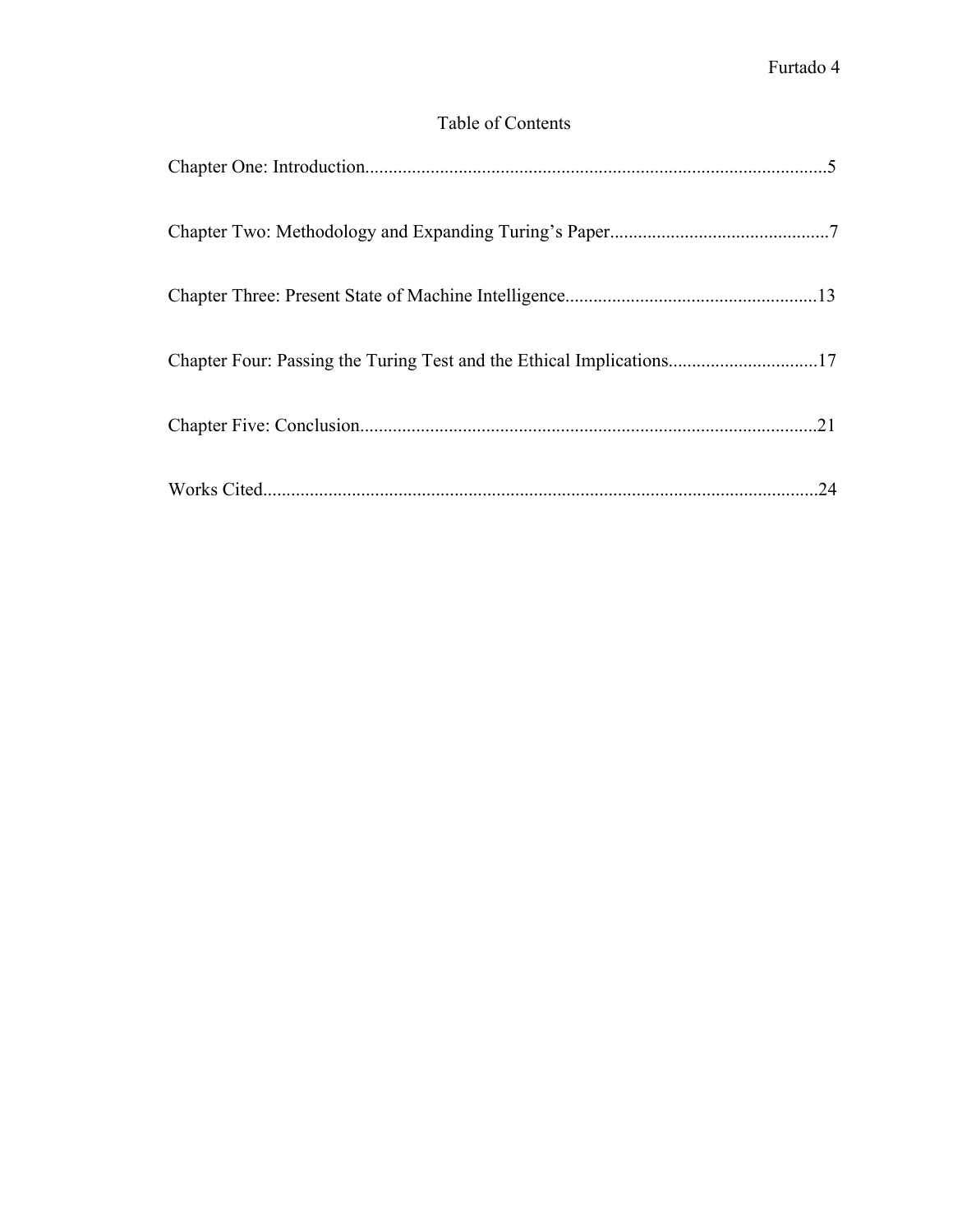Artificial Intelligence: An Analysis of Alan Turing's Role in the Conception and Development of Intelligent Machinery

#### **Chapter One: Introduction**

"We can only see a short distance ahead, but we can see plenty there that needs to be

done." – Alan Turing (b. 1912- d. 1954)

These words encompass the scholar's work; his ideas were revolutionary but were not recognized until after his death. He was a main figure at Bletchley Park during World War II. Turing spearheaded the team that worked to break the ENIGMA code, which was used by the Germans to communicate with their forces regarding the plans for the Uboats. Poland had completed portions of the work on breaking the code, but once it was overtaken by the Germans, it was up to the United Kingdom to stop German forces. Here, Turing's mathematical and natural talent for cryptology came into play. When breaking the ENIGMA code, he created a machine, called "the bombe," that performed most of the trial and error calculations; in doing so, he essentially built the first computer. His interest in cryptology sparked ideas about the possibility of mechanical development as well as what characteristics and abilities machines may have in the future. Thus, Turing's brilliant—and now famous—ideas about machine intelligence were born ("The Enigma of Alan Turing").

Alan Turing's education speaks highly of his ideas; he attended Cambridge University for his undergraduate studies and received his Ph.D. from Princeton University, which boasts the best mathematics program in the world. When Hollywood began to shed some light on his discoveries, the public received a window into a mind that was gone too soon. Alan Turing was born in 1912 but tragically took his own life in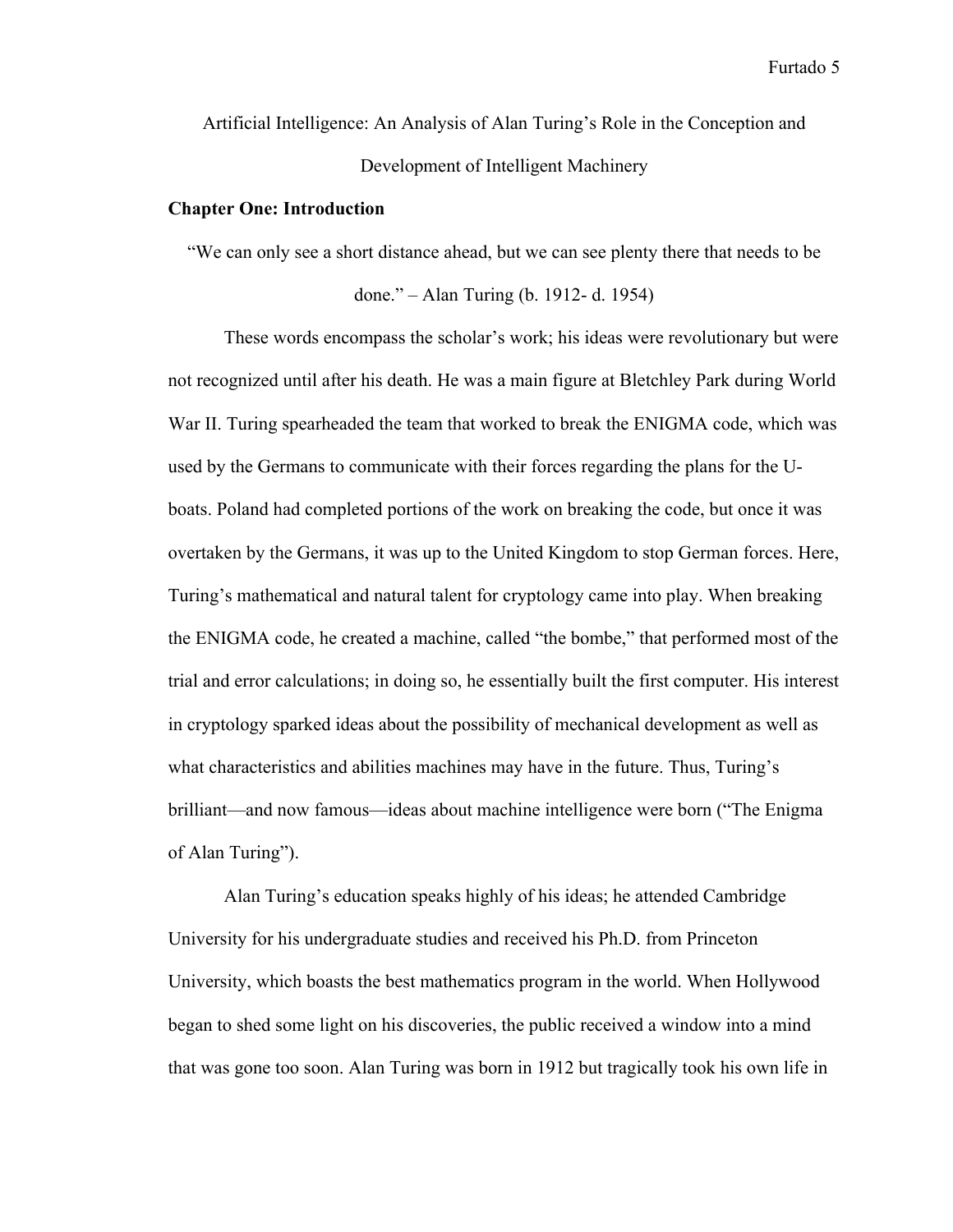1954 ("Alan Turing Biography"). At the time of his paper's publication, there was development in the computer science realm but no advancements toward an intelligent machine such as the one that Turing proposed. Since *Computing Machinery and Intelligence* was published over sixty years ago, the field of computer science has experienced exponential growth. Throughout numerous decades, his ideas have grown and changed into a field we now call "artificial intelligence." Although the field has grown beyond belief, the finish line is still not in sight.

Before the 1950s, computer programming was limited to counting, copying, and simple computations (Anonymous, "Eight New IBM Machines"; Anonymous, "Electronic Calculator, Collator, Cardatype"; Anonymous, "Semi-Automatic Photo-Copying Machine"). As we entered the late 1950s, however, computer programming began evolving into a language of its own. As the growth of computers' functions became more ambitious, the language became more complex (Nofre et al.); This movement of pushing the boundaries of computers' basic functions resulted from Turing's research. His paper outlines a machine that is unique and unlike any other device present at that time; his propositions of machine intelligence potential in 1950 transformed and have grown into something much greater than Turing could have predicted. His revolutionary ideas have transcended generations and within the past 60 years, the field of artificial intelligence (AI) evolved and has grown exponentially thanks to his ideas.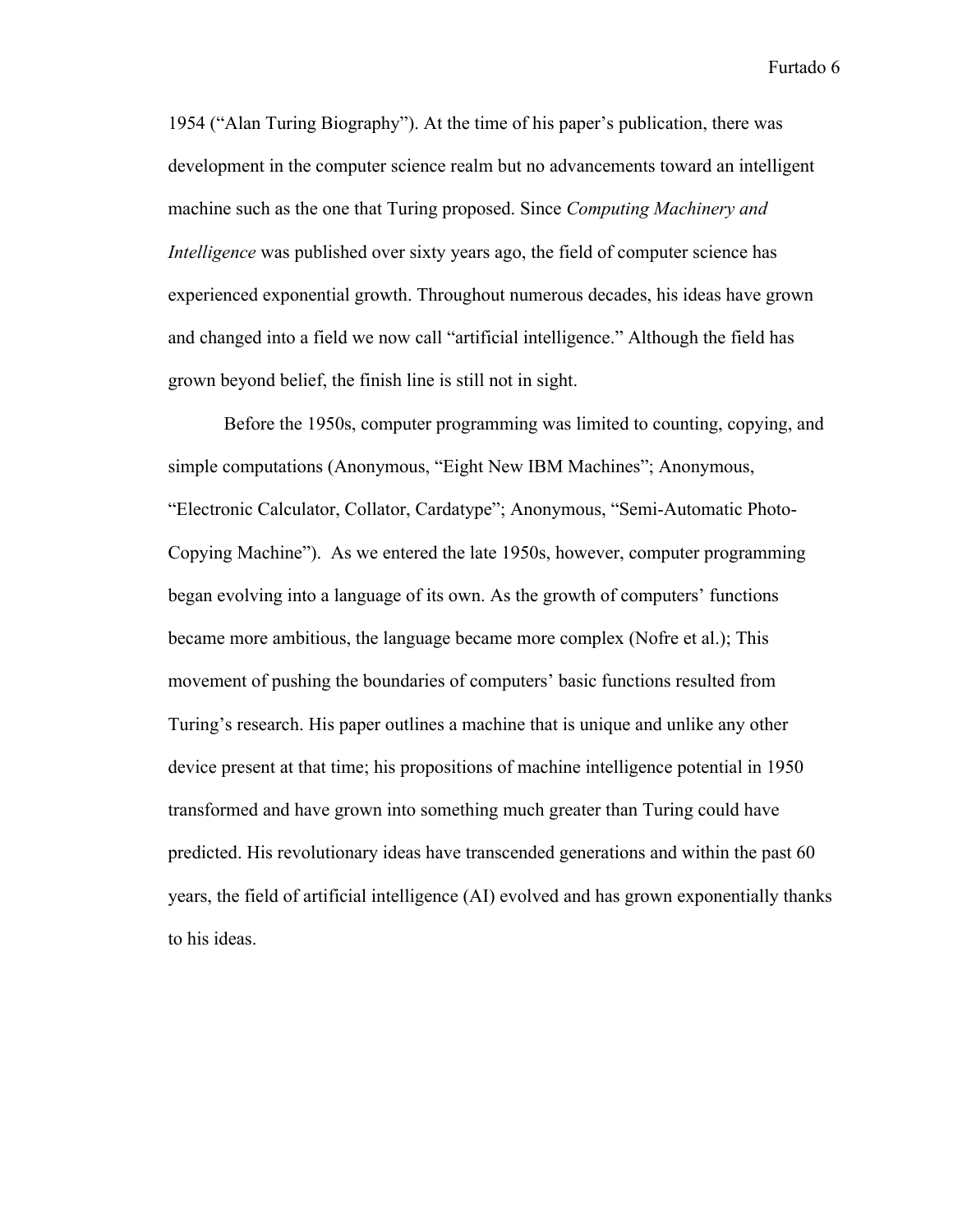#### **Chapter Two: Methodology and Expanding Turing's Paper**

The methodology of my thesis is solely a literature review; since I am focusing on Turing's ideas and the imitation game, I am unable to create an actual experiment. However, I am able to discuss ways in which his ideas play a major part in the artificial intelligence field today and the strides made in machine intelligence. Since the literature review is the backbone of my thesis, I will proceed to explain how I approached my sources.

Firstly, I picked primary source materials; my thesis revolves around Alan Turing's paper *Computing Machinery and Intelligence*. The additional sources utilized all align with the ideas Turing proposed in this paper or the paper itself. I have selected sources spanning the past 60 years to analyze the historical timeline of Turing's ideas. The articles used are all published by experts in their field and prove very accessible because this topic of conversation remains prevalent today.

Around the same time Alan Turing published his paper, IBM had recently released their revolutionary magnetic storage tape (Bradshaw and Schroeder). The decision to store data on magnetic tape was risky for the IBM corporation; at the time, the switch from a physical punch card system to a magnetic strip was uncertain and uncharted territory (Bradshaw and Schroeder). While IBM was considered to be thinking outside of the box, Turing offered an idea that was unprecedented.

In the first line of Turing's paper, he proposes the question, "Can machines think?" (Turing 433). Computers, at that point, were utilized mostly used for simple computations and storage; talk of developing a different kind of computing machine was fairly new.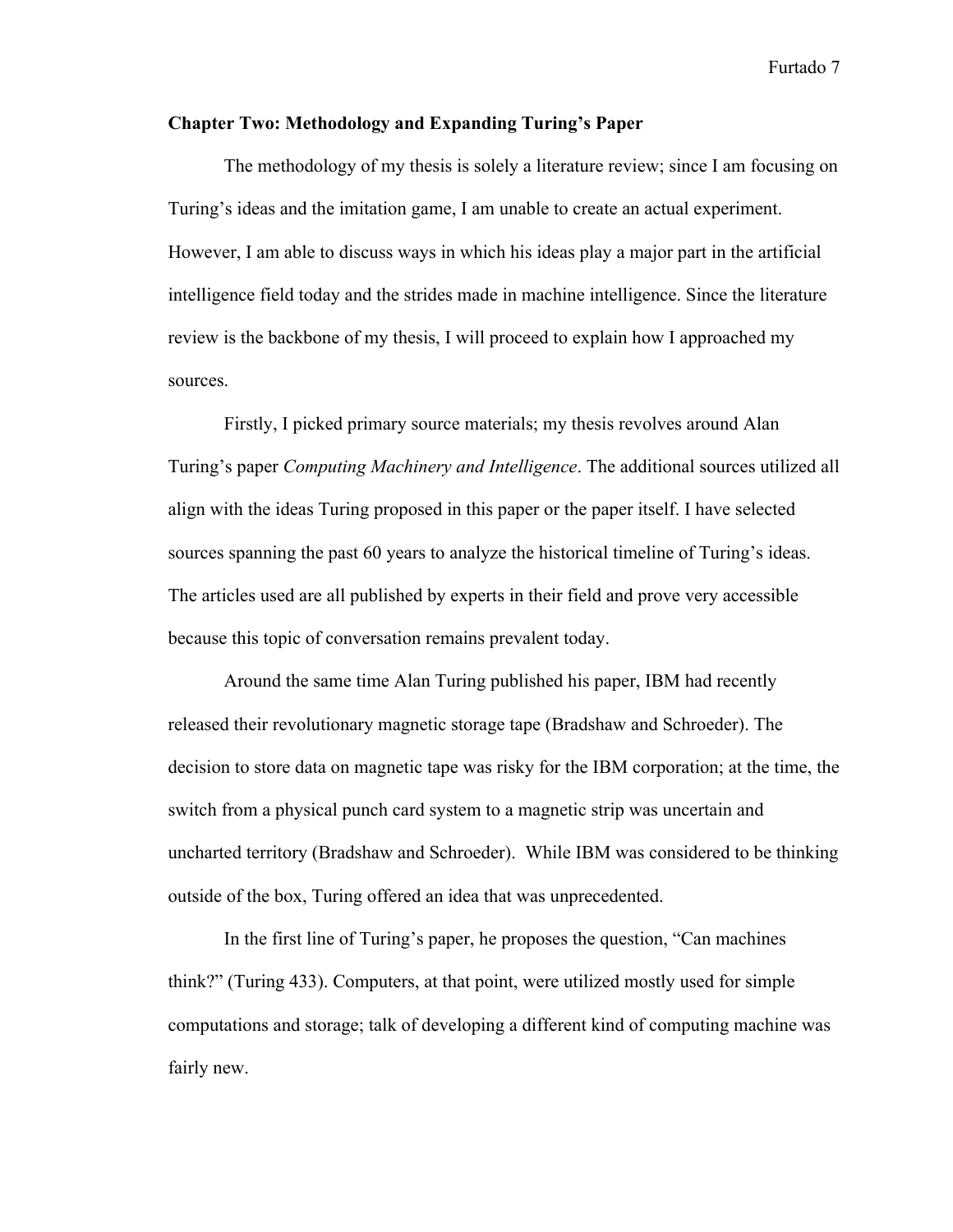In 1948, Norbert Wiener published a book entitled *Cybernetics,* in which he divulges into the science of communication: the unifying factor between many areas of study. Unlike Turing, Wiener warns the general public about the negative consequences associated with creating a machine that can act as a human brain. Wiener was attempting to determine how machines could be used to learn more about the cyclical nature of the human nervous system (Littauer). Warren S. McCulloch, neuropsychiatrist and cybernetician, worked as the middle-man between biomedicine and engineering during the 1940s. McCulloch was originally more involved in the neuropsychiatric field while studying at University of Illinois in the early 1940s. While there, he teamed up with Walter Pitts, a mathematician, to study the logic of the nervous system. After this, McCulloch became more interested in discovering how the brain works through the lens of information systems (Abraham). Unlike Wiener and McCulloch, Turing was interested in the possibility of a machine becoming just as complex as a human brain and harnessing the possibilities similar to those that humans possess.

Turing specifically discusses which kind of machines would satisfy the criteria to qualify for what is now commonly referred to as the Turing Test. At that time, the term "computers," instead of naming a device, usually referred to the humans whose main job was to carry out computations. He specified that he is talking about a digital computer made up of a store, executive unit, and a control. He made an analogy between the jobs of each of these components and the tasks of a human computer. The "store" is the paper used to write out the calculations. The "executive unit" would be the desk machine that the human would use for arithmetic. The "control" would be the rulebook that the human computers would have to follow when carrying out a computation(Turing 437).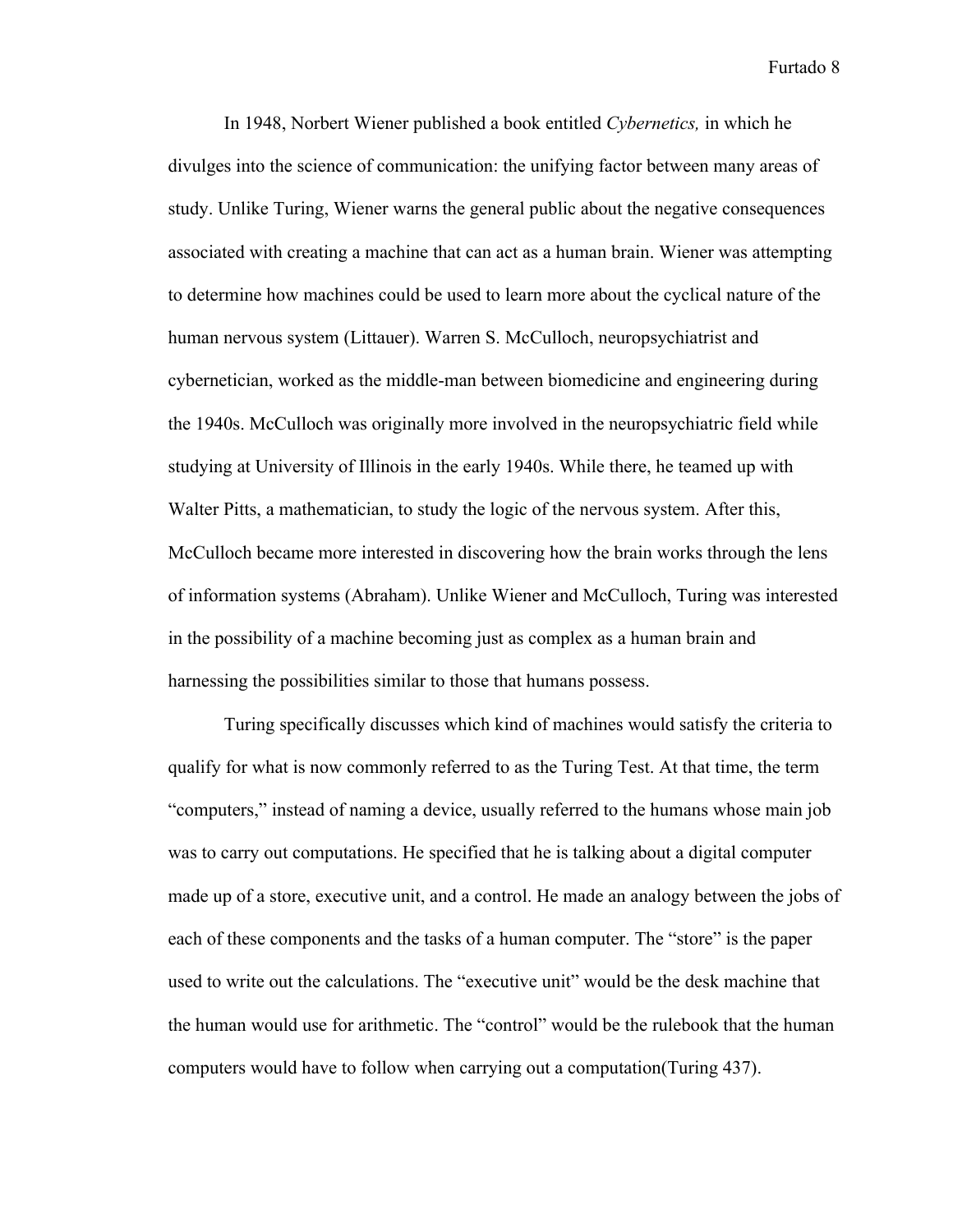Turing clarified that the machine he described would be considered a discrete state machine, but in reality, that type of machine is not one that exists. Everything moves continuously, but most machines are considered discrete. For example, turning a light switch on and off may seem discrete because there are only two options: on and off. However, electricity is continuous; no operation on it can make it discrete (Turing). A lengthy amount of Turing's paper is dedicated to addressing the possible arguments against the probability that a machine will be able to answer his essential question. He introduced this section by clearly stating what he believes will happen; he predicted that within the next 50 years, there will be a machine that will be able to successfully perform in the imitation game.

According to Turing's assumptions, theologians will argue that God gave immortal souls only to humans, and in turn, machines and animals would never have the ability to think the way that humans are able to (Turing 443). With the rise of artificial intelligence in the 21<sup>st</sup> century, there is a current conversation within Christianity surrounding God's creation of the soul. If God is indeed the creator of beings and their souls, is it possible for a man-made robot to possess a soul? It is reasonable to assume that most people, including Christians, would claim it is impossible for a machine to have a soul. Russell C. Bjork, professor of computer science at Gordon College, clarifies Turing's statement by acknowledging that he is talking about the origin of a soul: God can create things both material and immaterial, i.e. a soul (Bjork). Mike McHargue, Christian author of *Finding God in the Waves: How I Lost my Faith and Found it Again Through Science*, approaches the situation differently. McHargue argues that if we are able to learn how to translate the brain into a code that could then be programed in AI, that AI could potentially become a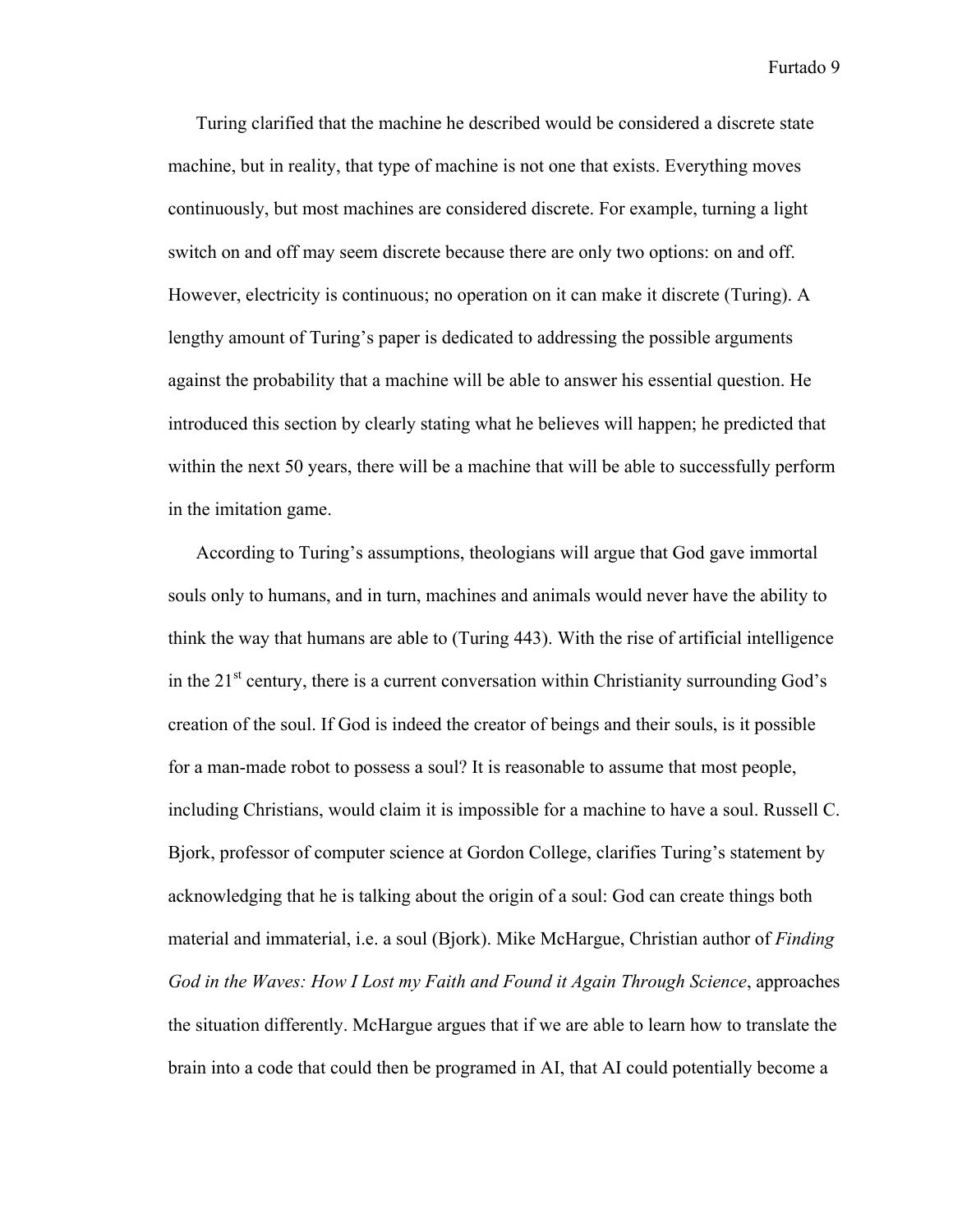digital version of the human that the brain belonged to and therefore have a soul (Merritt).

Turing claims that if God is an almighty and omnipotent being, there is nothing restricting Him from giving an immortal soul to anything He pleases. Turing believes that if an animal brain proved advanced enough to handle an immortal soul, God would bestow one on that animal; he directly correlates this with the idea of an advanced form of machinery (Turing 443). "Head-in-the-sand" is an idiom that describes the mentality people develop when they see a potential issue and therefore choose not to acknowledge it (Merriam-Webster). Turing ties this objection with that of the theological statement; he links it to intellectuals' fear that their superiority will be taken from them (Turing 433).

Moving away from societal arguments, Turing continues onto the arguments that originate within the mathematical sphere. Gödel's theorem shows that there are limitations to logical systems because they cannot be proven or disproven lest they are inconsistent. There are said to be no limitations on human intellect and we as a society accept that as truth without any proof. Turing argues that if there is no proof of limitations on human intellect, it cannot be assumed that there are limitations on machines without any proof. Turing quotes Geoffrey Jefferson, noting,

Not until a machine can write a sonnet or compose a concerto because of thoughts and emotions felt, and not by the chance fall of symbols, could we agree that machine equals brain – that is, not only write it but know that it had written it. No mechanism could feel (and not merely artificially signal, an easy contrivance) pleasure at its success, grief when its valves fuse, be warmed by flattery, be made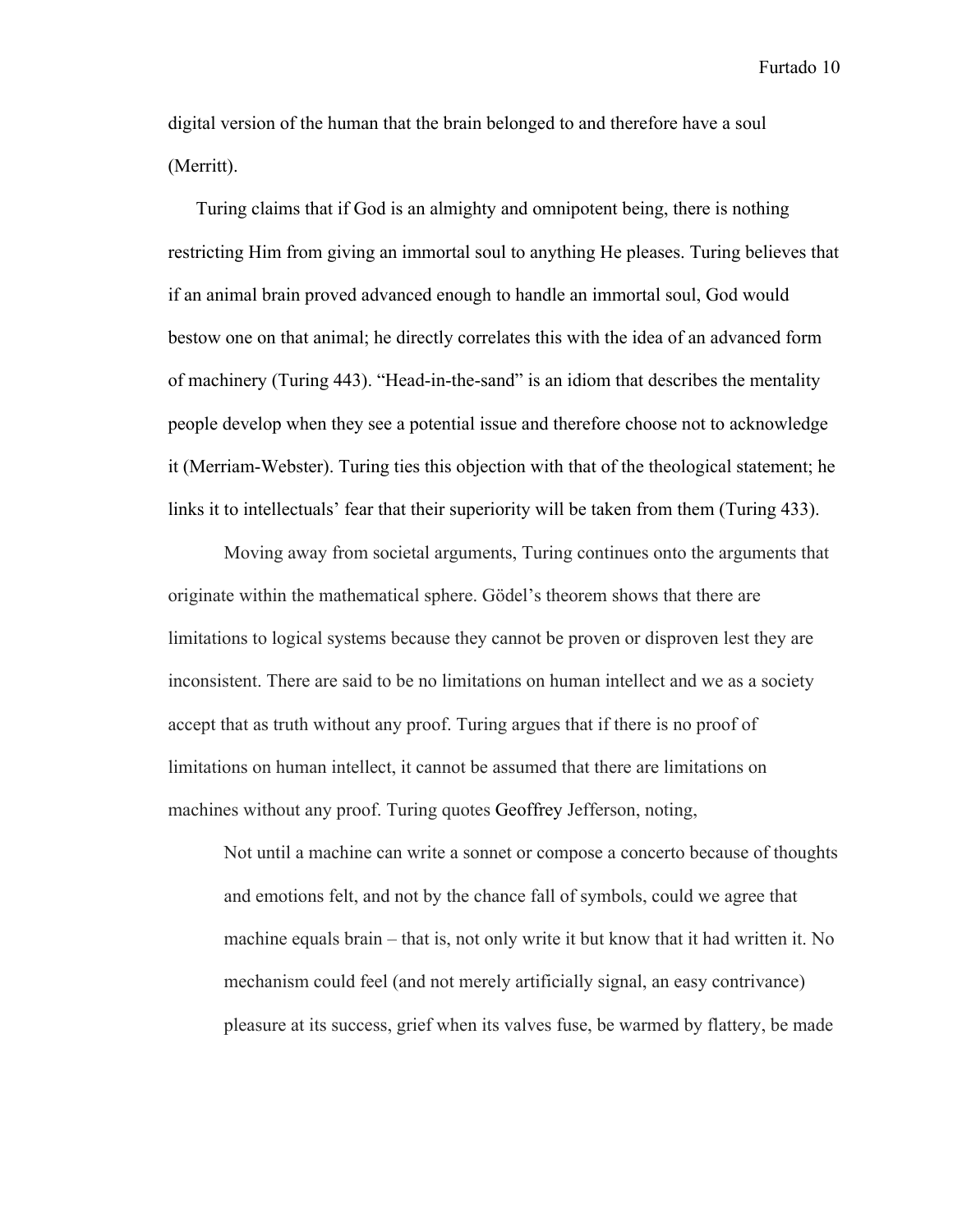miserable by its mistakes, be charmed by sex, be angry or depressed when it cannot get what it wants. (qtd. in Turing 445)

Turing used the aforementioned quote to set up the "Argument from Consciousness;" his counterargument is that this perspective does not take into account the effectiveness of the imitation game (Turing 445).

At this point, Turing turns to the criticism about the limitations of machines. Some may claim that despite progress in artificial intelligence, there will always be some human function that a machine will be unable to perform; he calls this the "Argument of Disability." He believes there is not much of a backbone to this argument since many people who advocate for it do not have any knowledge about the mechanics of a machine, so they are just inferring things based on what they have heard. A few of the arguments that follow this one are related to this general idea (Turing 447).

Augusta Ada King-Noel, Countess of Lovelace, known as Lady Lovelace, was a English mathematician in the mid-1800s. Lovelace's objection comes from a her memoir in which the main idea presented is that a machine will never be able to "take us by surprise" (Turing 450). A machine is only capable of the intelligence programmed into it—nothing more. Turing's counterargument is less effective than Steven Harnad's, of the University of Southampton, whose commentary gives evidence to the difficulty of arguing that any matter has originated since the Big Bang (Epstein et al. 53).

Turing's "Argument from the Continuity in the Nervous System" is similar to that of Lady Lovelace's objection in regard to the fact that a discrete machine would not be able to mimic a continuous system, i.e. the nervous system. Turing points out that the set-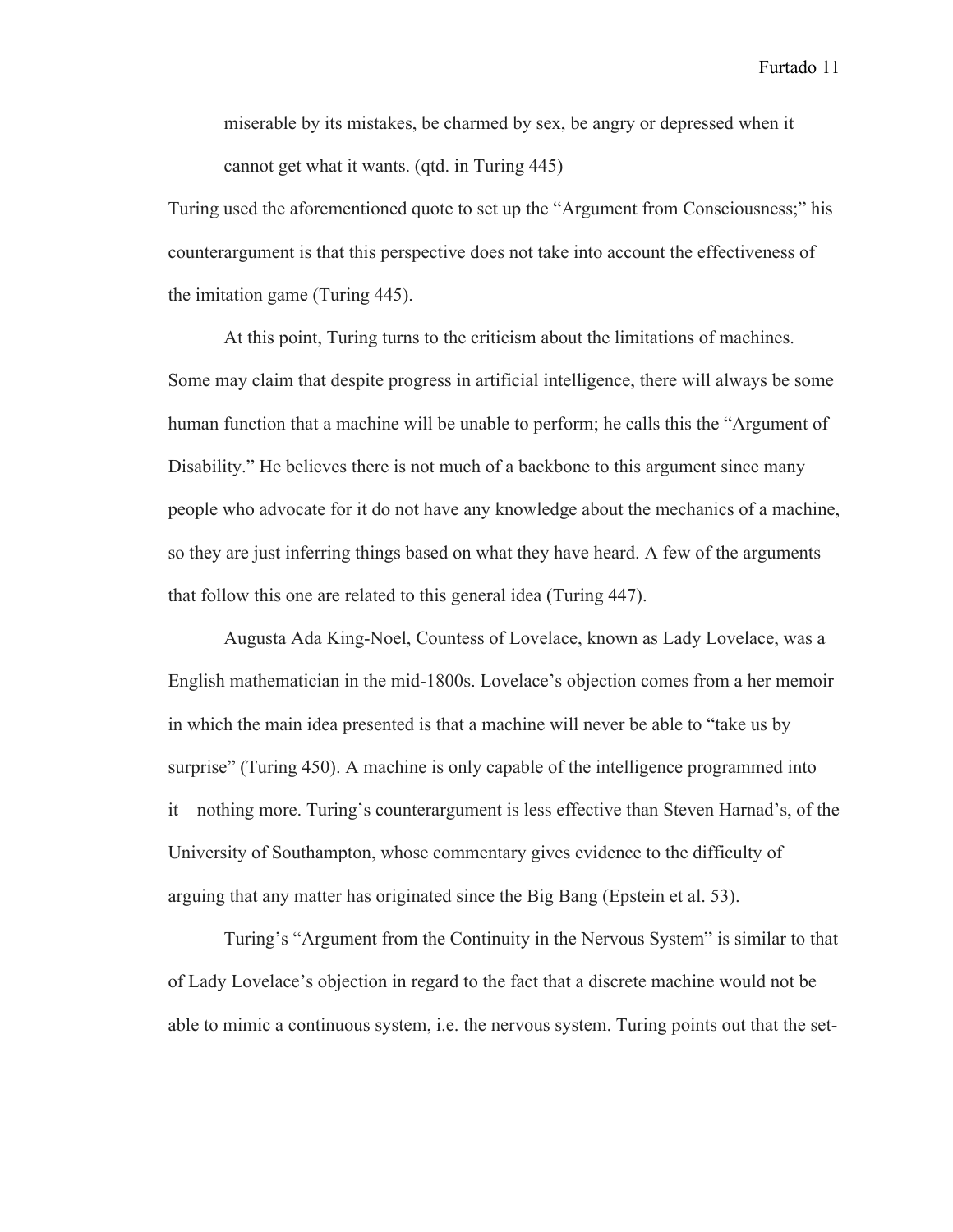up of the imitation game allows for the difference between discrete and continuous machines to not affect the interrogation (Turing 451).

It could also be argued that when comparing machine and man, the elements truly being contrasted are the "laws of behavior" and "rules of conduct." The question essentially being asking is: are we able to calculate every man's reaction in every circumstance? Turing stated that some machines have "surprised" him, so the absence of the "laws of behavior" does not mean that the machine or human only acts based on "rules of conduct" and vice versa. Therefore, since there is no way to predict man's behavior, then we cannot state that the machine's reactions accurately or inaccurately mimic those of a human (Turing 452).

After Turing describes all of the counterarguments, he presents his idea that attempts to create a machine capable of disproving all of the objections: learning machines. The ideal learning machine would have the mind of a child with the ability to learn and store information to access at a future time. The machine would, in essence, program itself as time progresses. He suggests that a child's brain can be reduced down to an algorithm (Turing 454).

The Turing Test, also referred to as the Imitation Game, is the backbone of Turing's paper. This is the method he intended to use to prove whether or not a machine could take on the persona and mental capacity similar to that of a human. There are three beings involved in this game: a man, a woman, and an interrogator, labeled A, B, and C respectively. The interrogator, C, refers to the other beings in the game as X and Y, one being a woman and one being a man. It is the job of the interrogator to figure out which one is the man, and which one is the woman. A, the man, is trying to get C, the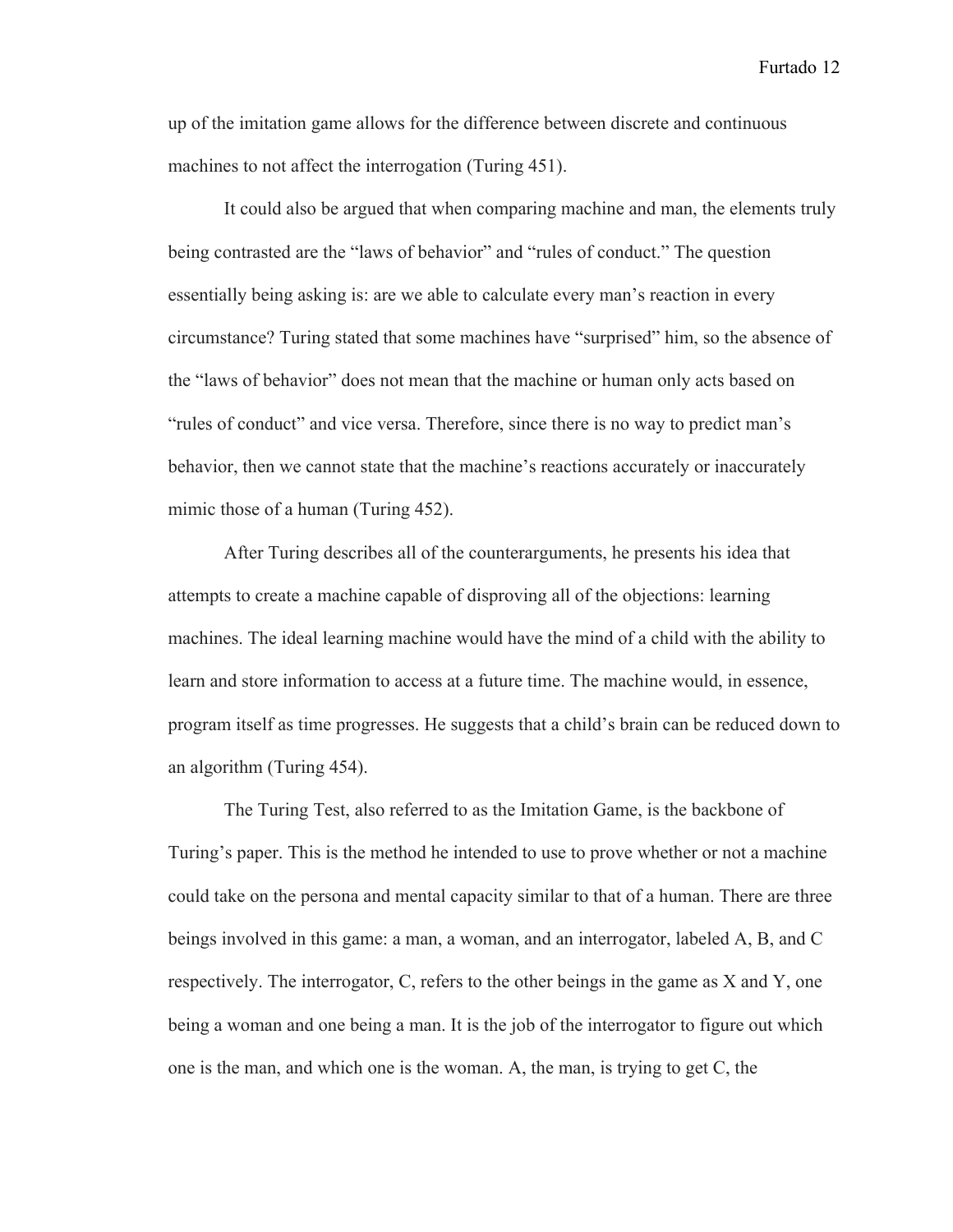interrogator, to answer incorrectly; in other words, A wants C to guess that he is a woman. B, the woman, is trying to get C, the interrogator, to answer correctly; in other words, B wants C to guess that she is a woman. All communication between the three beings will go through a third party. The mediated communication removes variables, such as tone of voice, language, etc. Turing then asks the question, "What will happen when a machine takes the part of A in this game?" (Turing). He uses this game to replace his initial question "can machines think?"

#### **Chapter Three: Present State of Machine Intelligence**

Machine learning plays a large part in our culture today, whether in the form of ads on a user's Facebook page or recommendations YouTube makes based on a viewer's browsing history. Those examples of machine learning are generally known by the public, but also play a part in many other fields, such as art, that may not be as obvious.

The classification and organization of art started during the colonial period in Europe. The initial focus was on art that reflected traditional European culture, but by the  $20<sup>th</sup>$  century, art historians had expanded their description to include all types of cultures and peoples. They also expanded the mediums that are considered art, i.e. sculptures, mosaics, paintings, ceramics, etc. ("What Is Art History?"). These pieces of art say a lot about the culture and community of the places they come from, so it is important to be able to categorize and compare them. There are only a limited number of art historians to study the immense number of art pieces, so machines have the potential to aid historians.("What Is Art History?")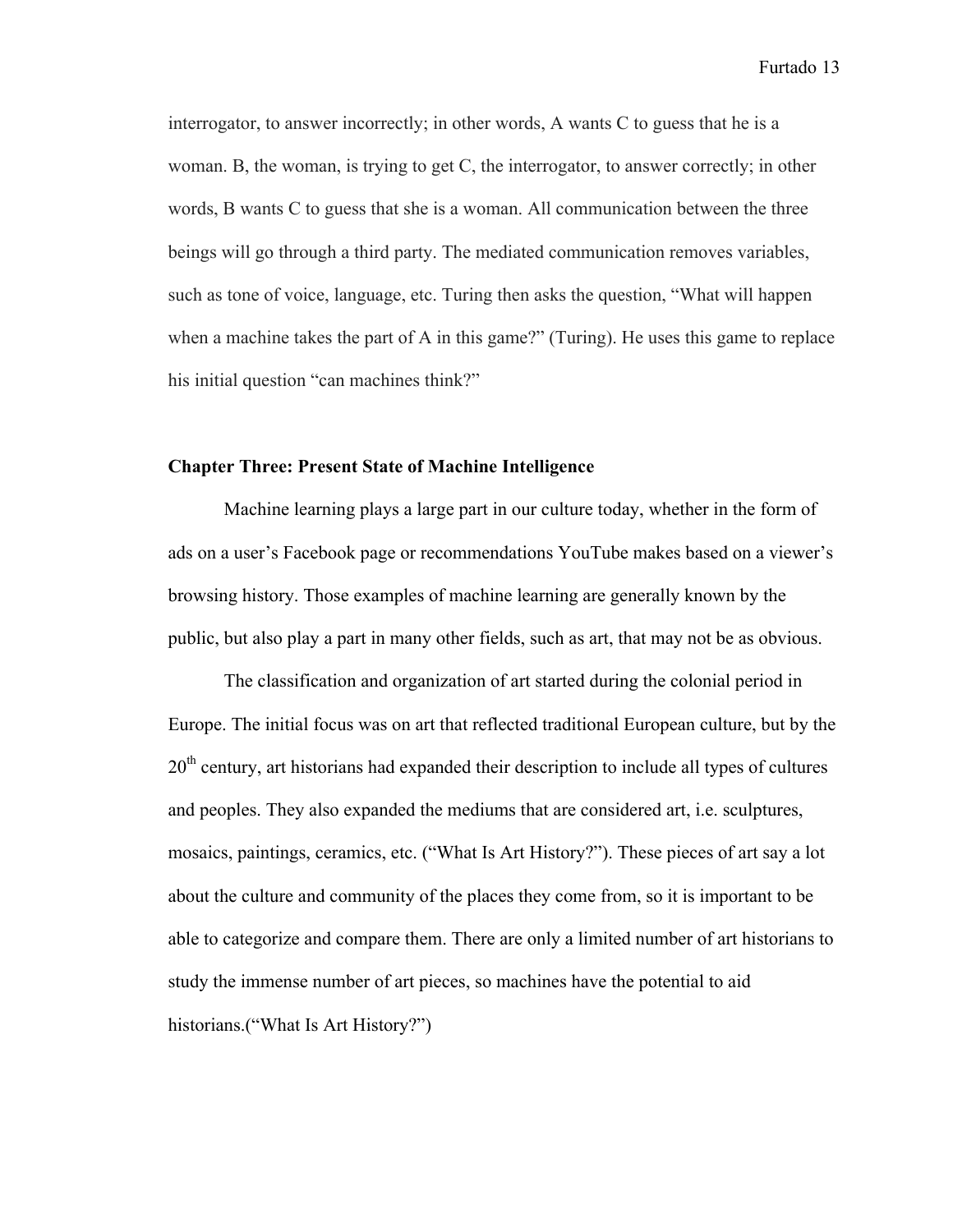A group of colleagues at Rutgers University, headed by a gentleman named Babak Saleh, wanted to develop an algorithm that would enable computers to recognize similarities between paintings (Elgammal). A big component of an art historian's job is to recognize the influence that artists have on one another (Saleh et al. 3566). This group of researchers focused on paintings as the art medium in particular. Computers have been used in the artistic sorting process before on a basic level of identification, but influence can become subjective depending on which historian was examining the piece (Saleh et al. 3567). For their experiment, the researchers surveyed over 1700 paintings by 66 different artists, spanning over 500 years (The Physics arXiv). They used three different methodologies to analyze and compare the paintings as well as two types of discriminative models, using a Bag-of-Words approach and semantic-level feature, as well as a generative model. Within these methods, they used joint probability, Euclidean distance, and other mathematical concepts to create this algorithm for painting classification (Saleh et al.).

As predicted, the algorithm recognized the connection between the paintings below, as it is clear they contain similar properties and inspiration. Firstly, the algorithm detected the influence of Velázquez (left) on Bacon (right) (Figure 1), but it also recognized some influences – not previously established by historians – of Bazille (left) on Rockwell (right) (Figure 2) (Elgammal). Although this is an impressive discovery, Babak and his colleagues understand the limitation of the machine. Despite the fact that this algorithm could help art historians, it is not developed so extensively that it could replace them (The Physics arXiv).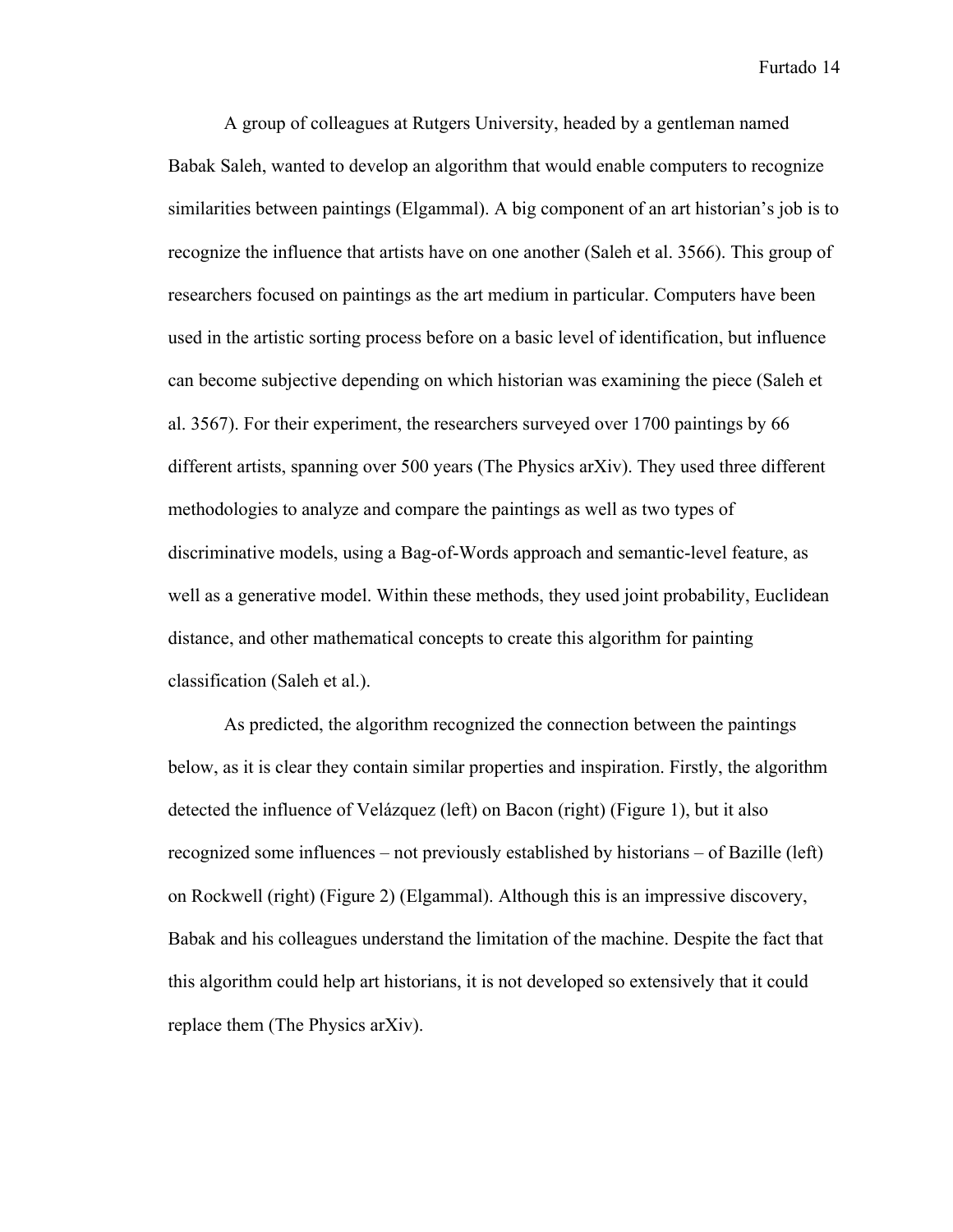

Figure 1 (Saleh et al.)



Figure 2 (Saleh et al.)

Human intelligence is very complex; to boil it down to purely objective rules seems impossible. At a conference held by IBM in 2001, there were six technological proposals presented that would need to be accomplished to create this brain-like machine that Turing proposed. The machines are language-understanding, machine-reasoning, knowledge-representing, knowledge-acquiring, dialog-managing, and emotionexperiencing (Brackenbury and Ravin). This is a laundry list of technologies that are all extremely complex in themselves.

A current study attempting to eliminate all of the subcategories is the Human Connectome Project. The purpose of the Human Connectome Project, funded by the National Institutes of Health, is to create a map of the "anatomical and functional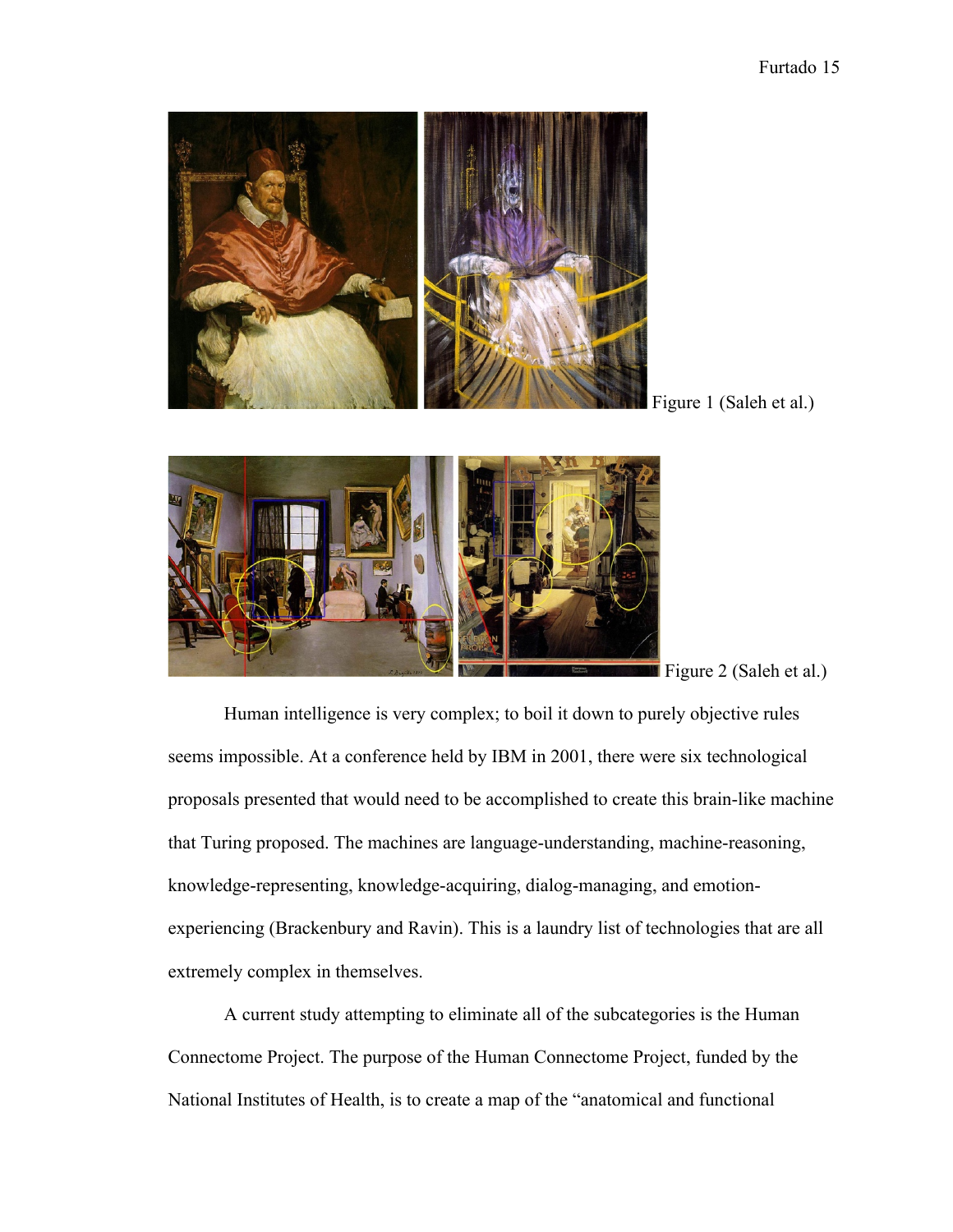connectivity of the human brain" (Mapping the Human Connectome)("Mapping the Human Connectome"). Unlike the commonly known grid-like mappings, the connectomes consist of nodes, representing the brain regions, connecting with multiple other nodes. This creates a topological field rather than a grid (Brown and Hamarneh).

The partnership of machine learning and the connectome is fairly new and centers around the predictions of future outcomes. Connectomes are creating using both functional and diffusion MRI. This is a non-invasive way of learning what is going on in the brain. The connectome gives both structural and functional data that can be interpreted and used by machines (Brown and Hamarneh). Since each connectome is not created by a general template, it is very complex and differs from other connectomes in size and intricacy. Therefore, for most models, there is a focus either on the structural connectivity or functional connectivity (Brown and Hamarneh).

Although the connectome can help in the medical field, there are many other machine learning models that help humans keep up with the large amount of data processing necessary for specific jobs. Surveillance has grown over the years, particularly in the United States; from 2001 to 2011, there have been an estimated 30 million security cameras installed in the U.S. These security devices have been used for missing persons and terrorist attacks alike (Linn). When a tragedy such as this occurs, law enforcement is able to go back through the video footage to look for suspicious activity. However, what happens when time is sparse and there are hours upon hours of footage to watch? Or, what if there is not enough storage and the device stops recording before the approximate time of the attack?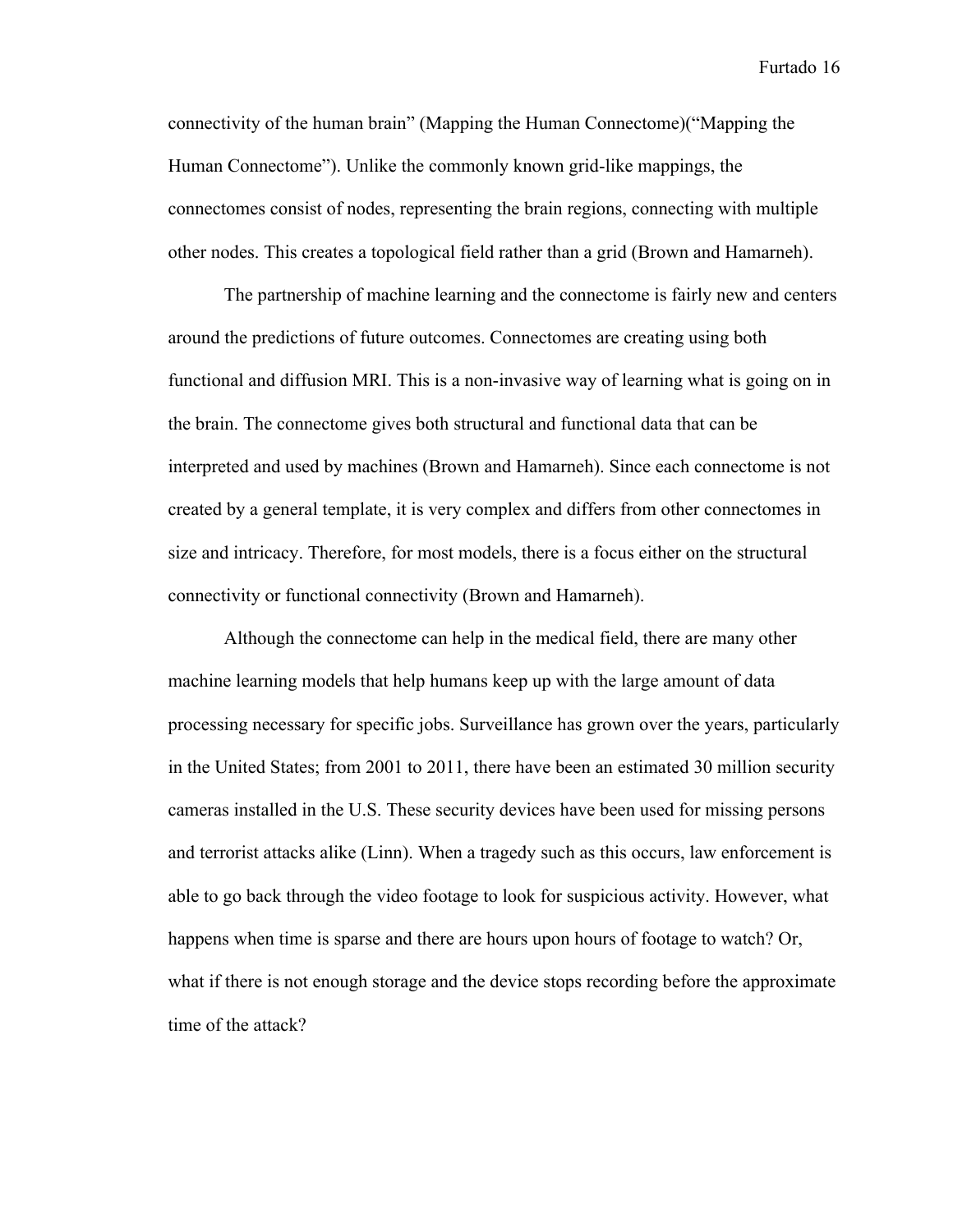This type of monitoring process is necessary for event prediction and the collection of data regarding unusual events (Margineantu et al.). Machine learning can play a role in monitoring and analyzing all of the information that is collected, both on surveillance and social platforms, which would be impossible for a human to accomplish. In a paper published by Radboud University in the Netherlands, scholars Kunneman and Bosch collected 65.02 million Twitter posts to analyze. The methods used to analyze the words that occur frequently or trends in tweets are detected using document-pivot and term-pivot clustering. Document-pivot clustering analyzes the level of tweets that share common terms while term-pivot clustering looks at the trend of specific terms over a span of time. In this paper, they used the term-pivot approach and found a correlation between the common terms and events (Kunneman and Van den Bosch). This machine learning model was complex to create, but humans, nearly effortlessly, have the inherent ability to read through their Twitter feed and comprehend the significant events while also identifying a common thread amongst posts. These experiments and papers are all pieces of the puzzle trying to understand the complexity of the brain and seeing if the replication of it is possible. Turing set a high bar for his expectations of a machine that would mimic a brain. Although humans have made progress in creating machines to help them with the mundane tasks that humans complete, will there ever truly be a machine that mimics a brain extensively enough to pass the Turing Test?

#### **Chapter Four: Passing the Turing Test and the Ethical Implications**

It is first important to recognize that there is disagreement regarding the definition of passing the test (Brackenbury and Ravin). Ergun Ekici, vice president of Emerging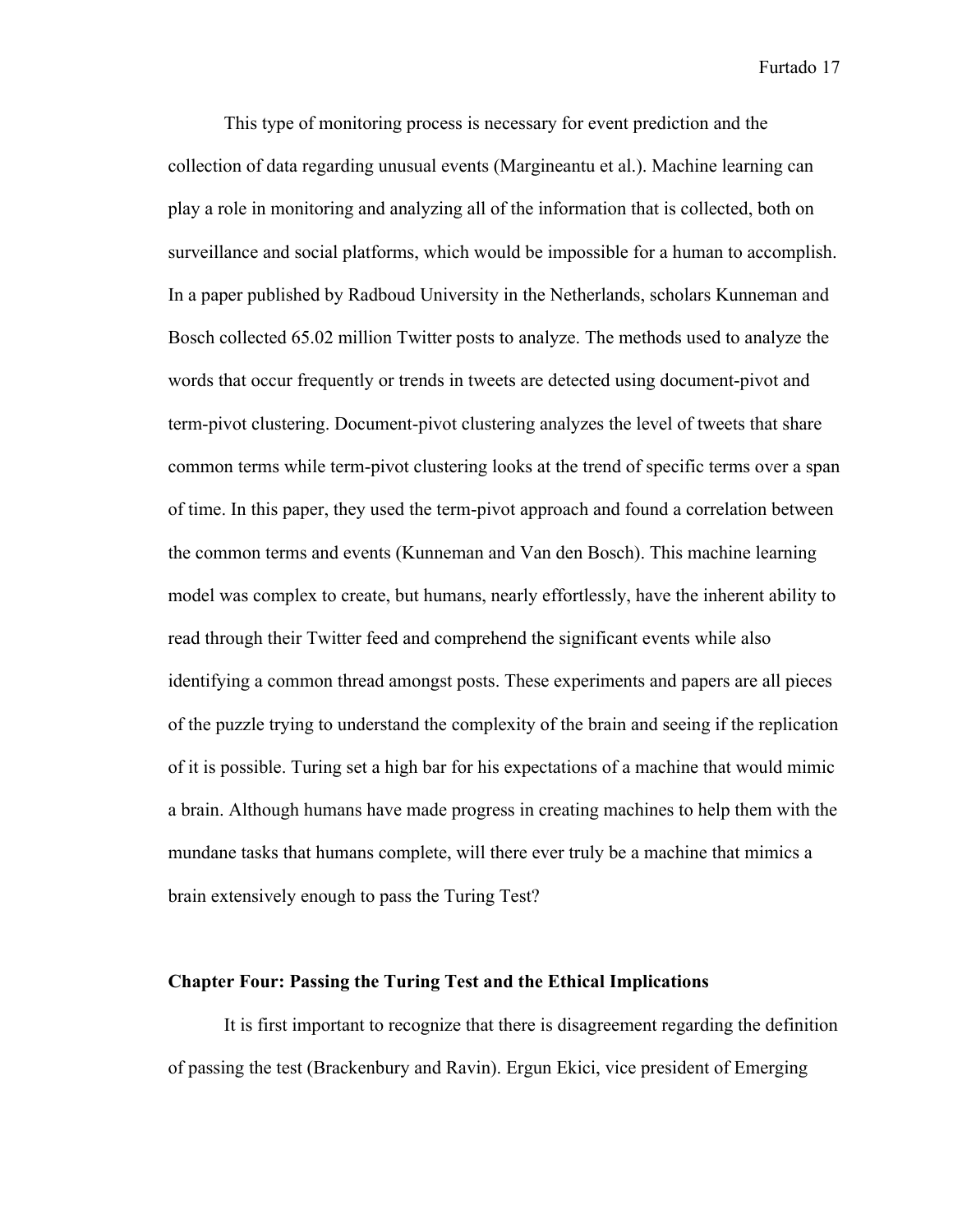Technologies at IPsoft, believes that Turing's original question need to be expanded. First, he addresses whether or not the computers believed to have "passed" the Turing Test are actually intelligent machines (Ekici). A Turing Test competition was held in 2014, where a Russian robot, Goostman, convinced one-third of the judges that it was human(Vardi). Some argued that although this machine had gotten at least 30% of the judges to guess incorrectly, there was not enough evidence that the it had passed the Turing Test (Vardi). Ekici agrees with the skeptics; he thinks that there is a different question that needs to be asked instead of the original one that Turing posed: Can machines understand, learn and solve problems? (Ekici).

To achieve comprehension, machines must interpret situations and not take every word at face value. They must be able to interpret conversations and gain information from social and vocal cues that might not be explicitly said. This coincides with the machine's necessity to learn; not only does the machine need to interpret what is said, but it needs to comprehend what it hears or read. Just as children are tested on their academic advancement through elementary school, machines should become smarter as time goes on from learning from the information they are taking in. As the machine matures, it now needs to apply its knowledge just as college students are expected to implement in their studies to solve problems that they encounter. It needs to be able to recall the information it has learned and apply the principles or concepts to potential solutions (Ekici).

The significance of the Turing Test is questioned in the artificial intelligence field; both the timeline it presented and the weight of it importance are elements called into debate. Turing predicted that a machine with the ability to pass the Turing Test would be created by the year 2000 (Korb). In 2017, Ray Kurzweil, Google's Director of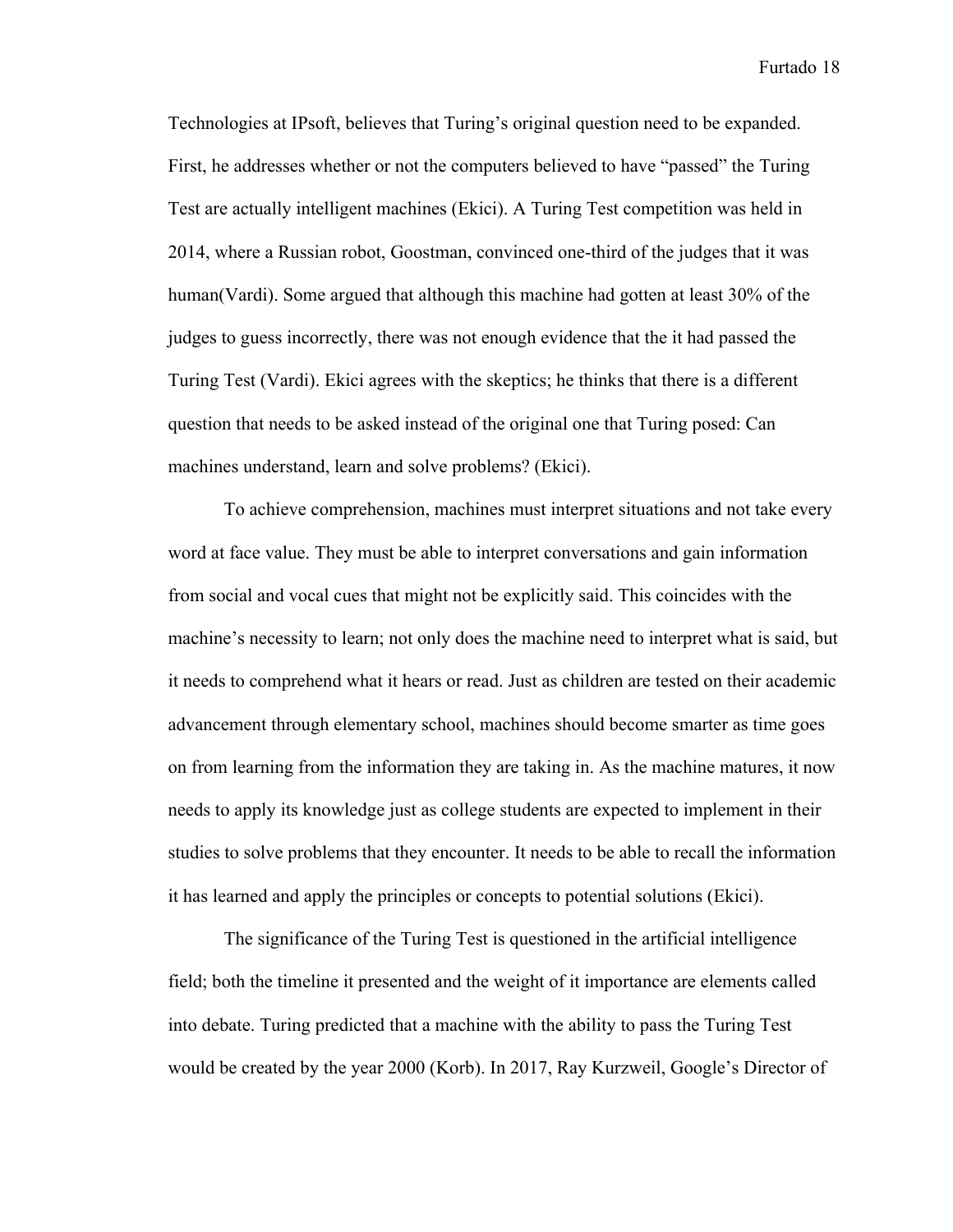Engineering, predicted that artificial intelligence will pass the Turing Test by 2029. Kurzweil believes that, at that time, machines will possess the same level of intelligence as human brains. He believes that we will be able to expand the human mind by linking it with this kind of AI (Griffin). Kurweil is a futurist so he tends to be extreme in his thoughts, such as suggesting that when a machine does pass the Turing Test, he will accept the machine as a human (Kurzweil).

Some believe that the Turing Test is methodically flawed and causes us to pigeonhole ourselves by trying to only pass the test and therefore missing other opportunities to advance intelligent machines that, while unable to mimic the human brain entirely, still prove valuable. His paper should be seen as a reference to understand attitudes towards artificial intelligence, but not to define an intelligent machine (Cohen). It is important to also recognize the generality that the Turing Test ensues; the quality of the test's results will depend on the questions asked. If you evaluate the test at base value, there are many complexities of humanity that it neglects. It is important to remember the intent behind the game that Turing created; it is not just whether a machine could pass for a human, but rather, if a machine could think (Ball).

Moshe Vardi, a professor of computer science at Rice University, wrote an article that challenges the idea that the Turing test is even a good indicator of machine intelligence (Moshe Y. Vardi)("Moshe Y. Vardi"). Vardi claims that Turing had a strong argument, but it was supported by a weak definition of intelligence. His incomplete diagnosis of intelligence leads Vardi to believe that the question Turing should have proposed was: can machines act intelligently? Some philosophers argue that thinking is a human act so attributing it to a machine proves an incorrect use of the word. There is a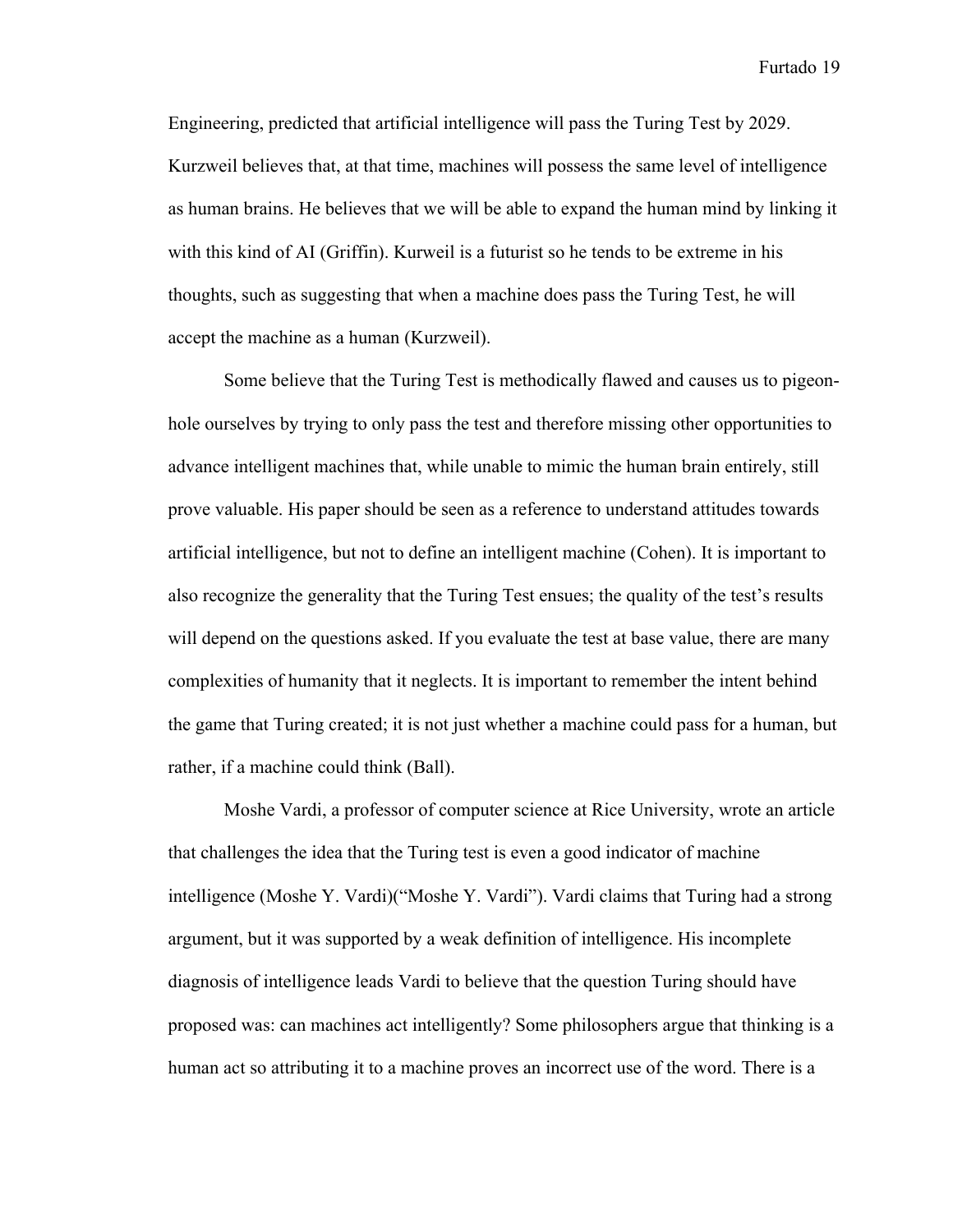need for multiple intelligence tests, not just one; intelligence has so many branches that one test would not be able to accurately assess all of them (Vardi).

Prior to Goostman, ELIZA was a natural language processing program created by Joseph Weizenbaum, a professor at MIT, between the years of 1962 and 1970. ELIZA was programmed to answer its users as a psychiatrist would which prompted Weizenbaum to write his book, *Computer Power and Human Reason*. This text introduced the debate of the relationship between humans and machines (Lawrence).

The potential consequences of an intelligent machine are the biggest ethical debate in the artificial intelligence field. A question that seems to be asked indirectly is: Will an intelligent machine be helpful or harmful to humans and their livelihood if it is created?

The ethical element of artificial intelligence seems to be the only aspect of intelligent machinery that the public hears or reads about. Karamjit Gill, professor of Human Centered Systems as the University of Brighton, assesses, in his paper "Artificial Super Intelligence: Beyond Rherotic," the possible complications that may occur with the growth of artificial intelligence. He assesses the commentary of experts and their thoughts about where artificial super intelligence is headed. Gill references Seth D. Baum who brings up the issue that although there is research regarding the academic and global effects, there is very little research on the existential risk to humanity itself. Baum argues that the way to lessen the catastrophe is to take the time to address the threats now (Gill). The relationship between humanity and intelligent machines is a complex issue because it is easy for the threats to be overlooked at the expense of possible benefits.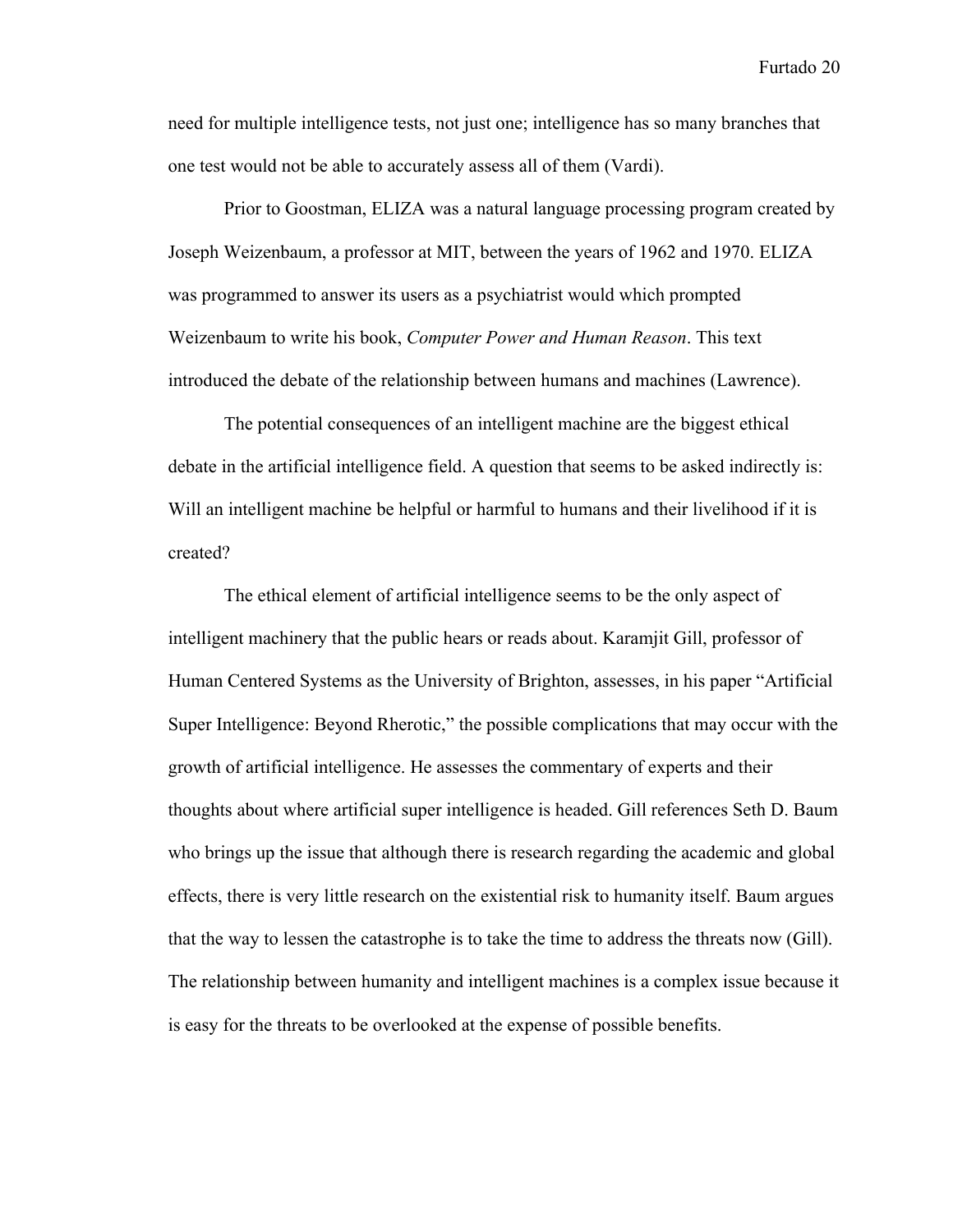Dr. John Danaher strives to explore the effects that artificial intelligence has in the workplace as well as human's livelihood and the meaning of life. He states that the belief of unemployment due to technology is split between many authors; some believe it is overstated while others believe the opposite. Dr. Danaher first discusses the benefits to humanity that technology in the workplace could create. For those who believe in this optimistic view, they either side with the fact that work is bad, so non-work is the solution, or that even though work is not bad, non-work is the ultimate goal. He then fleshes out the argument that the non-work environment technology could create would lessen the quality of life catastrophically. There are four theories that support this argument: simple subjectivist theory, simple objective theory, aim-achievement theory, and fitting-fulfillment theory. Simple subjectivist theorists believe that the meaning of life is created by the experience of subjective states. Simple objective theorists claim that the meaning of life is created by the experience of objective states. Aim-achievement theories are an equal balance of the ideas presented in the simple objective theories and simple subjectivist theories. Fitting-fulfillment theory combines both the simple subjectivist and objective theories, but places more of an emphasis on the objectively good states experienced. Dr. Danaher's concluding argument was that the key to success in having technology in the workplace is integrating the human's work and the technology's. They need to work as a team rather than as two separate entities (Danaher).

#### **Chapter Five: Conclusion**

Turing's work has played a major part in the creation of the artificial intelligence field while the Turing Test specifically helped in the further development of the field.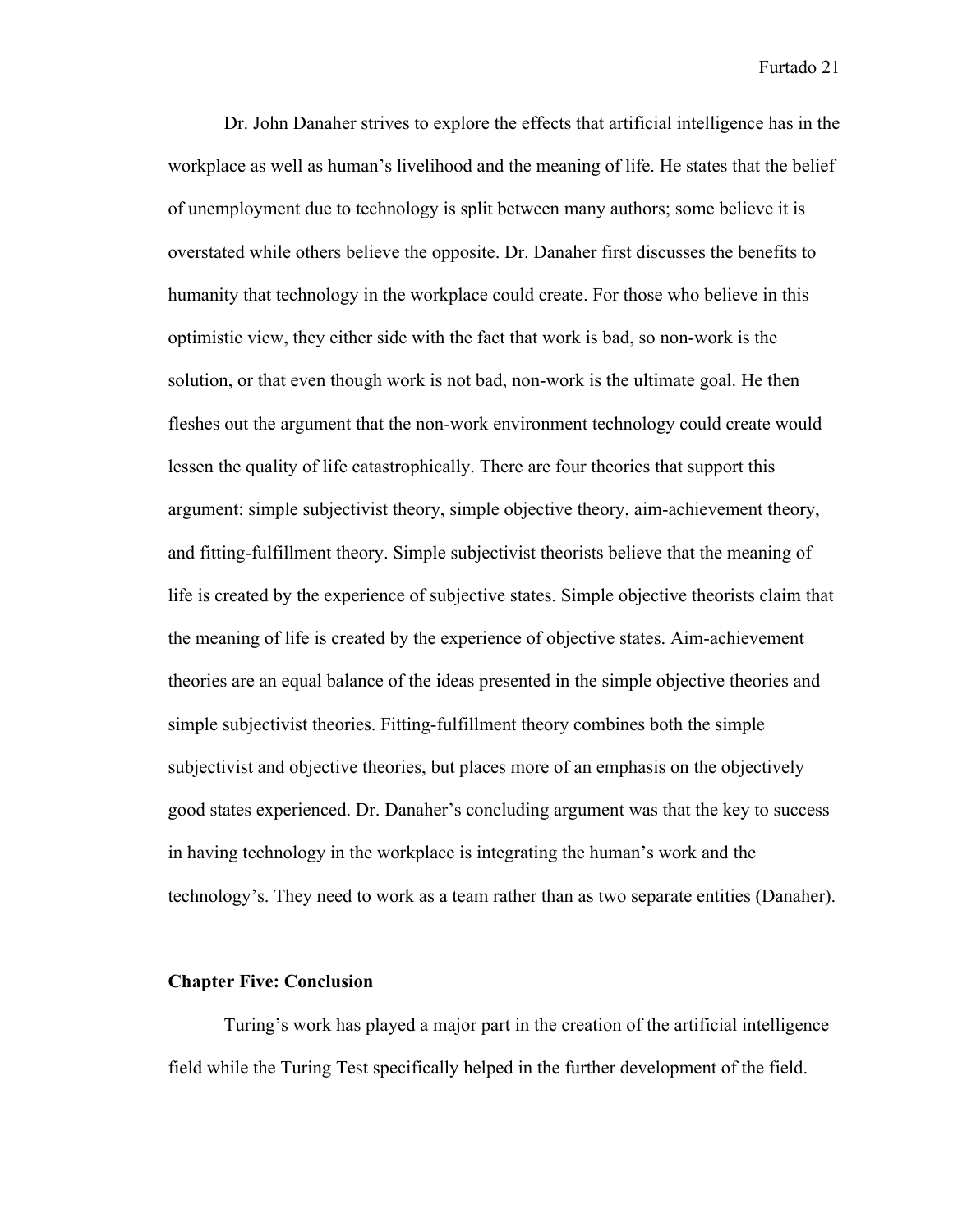Throughout my research, I have concluded that the Imitation Game plays a large role in motivating computer scientists to challenge themselves to create a machine with a human-like intelligence. However, the Imitation Game is not the test that determines whether they have accomplished this or not. Due to its history and reputation among computer science, the test can be used as a motivator; as time has progressed, humans in the medical field have developed a more thorough understanding of the complexity of the brain, proving that the Turing test does not address all of the aspects of intelligence encapsulated within a human brain.

Kevin Warwick and Huma Shah investigated how the passing of the Turing test might not be all it is cracked up to be. Passing the Turing test does not automatically indicate that a machine possesses human-level intelligence. While machines may be able pass the test, Turing never claimed that these machines would have a human-like intelligence; he simply stated that the machine could be considered intelligent. The misinterpretation of his paper is the reason why people believe it has not been passed yet. The paper is misinterpreted based on the people's agenda and knowledge of the human brain's complexity, which was not as clearly known to Turing (Warwick and Shah).

This interpretation of Turing's paper makes the ethical implications of the test less frightening. If a machine passes the Turing test, it has still not reached a human level of intelligence and therefore is not as controversial as one may expect. When considering a machine that has a human-level of intelligence, the ethical ramifications are catastrophic and cannot be overlooked.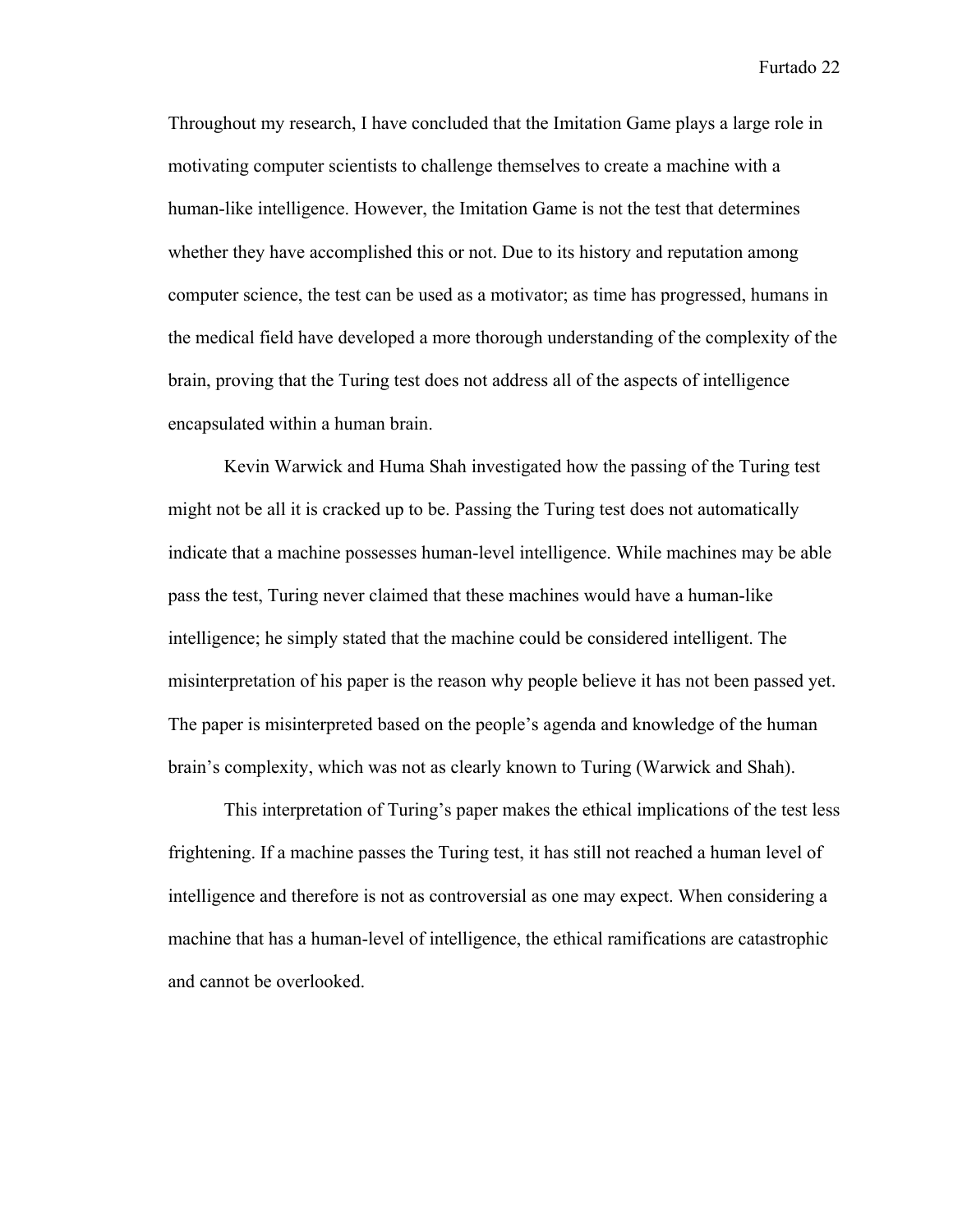According to biblical context, humans were made and given the rhythm of work and rest. In A. J. Swoboda's book *Subversive Sabbath: The Surprising Power of Rest in a Nonstop World,* the order of creation is compared with the rhythm of culture:

God's rhythm of work and rest soon became the framework for human work and rest: "Six days you shall labor and do all your work, but the seventh day is a Sabbath to the LORD your God. On it you shall not do any work" (Exod. 20:9- 10). From the beginning, God's own life becomes the model for human life.

(Swoboda)

Intelligent machines can add to the necessary rest we were created to enjoy that sometimes gets neglected by our need for accomplishment. There is a fine, dangerous line that we would need to walk to find the right balance. Since all of society does not hold the Bible as truth and some people do not always have good intentions, I do not believe that this balance will be achieved.

If computer scientists do create this type of intelligent machine, we, as a society, need to discuss as a whole how we can incorporate the benefits in small quantities so that it does not take away our inherent nature that motivates to work. We need work to have purpose. I believe that at the time Turing wrote his infamous paper, he was unaware of the effect that it would have following his death. Although he was very detailed in his paper, there is still debate over whether the test itself is as important as it was first thought to be. What cannot be doubted is that whether you believe Turing's ideas to be idealistic or elementary, the significance of his contribution to the field of artificial intelligence is unmatched.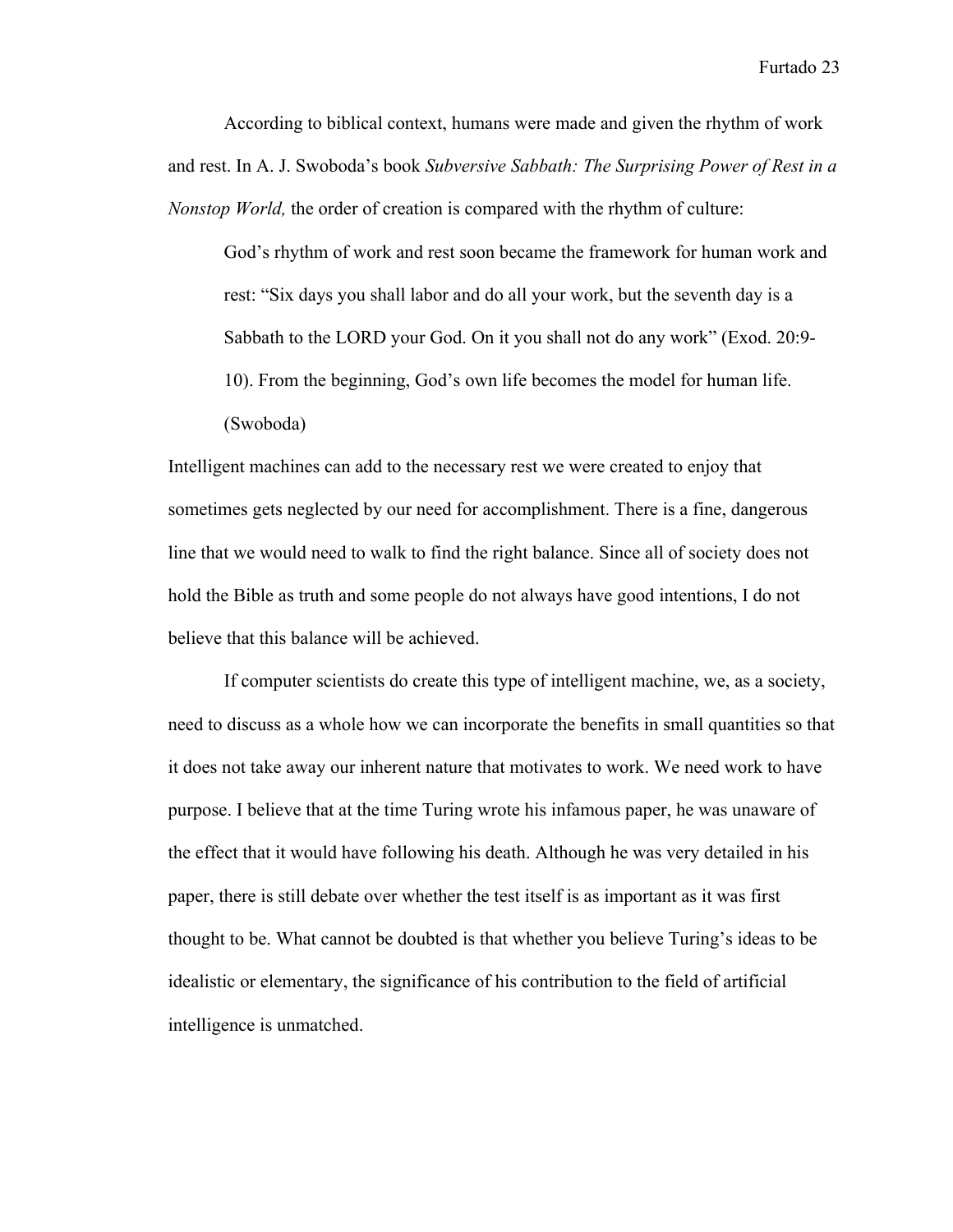#### Works Cited

Abraham, Tara H. "Modelling the Mind: The Case of Warren S. McCulloch." *Canadian Medical Association. Journal: CMAJ; Ottawa*, vol. 188, no. 13, Sept. 2016, pp. 974–75. *ProQuest*, https://search.proquest.com/docview/1825583595/abstract/C95A0CBCAC60438F

 $PQ/1$ .

"Alan Turing Biography." *The Biography.com Website*, 17 Nov. 2017,

https://www.biography.com/people/alan-turing-9512017.

Anonymous. "Eight New IBM Machines." *Journal of Accountancy (Pre-1986); New York*, vol. 88, no. 3, Sept. 1949, p. 264. *ProQuest*, http://search.proquest.com/docview/198241858/citation/E980783F3EFE497DPQ/ 3.

Anonymous. "Electronic Calculator, Collator, Cardatype." *Journal of Accountancy (Pre-1986);* 

*New York*, vol. 88, no. 5, Nov. 1949, p. 449. *ProQuest*, http://search.proquest.com/docview/198242693/citation/E980783F3EFE497DPQ/ 1.

Anonymous. "Semi-Automatic Photo-Copying Machine." *Journal of Accountancy (Pre-1986); New York*, vol. 88, no. 3, Sept. 1949, p. 264. *ProQuest*, http://search.proquest.com/docview/198241784/citation/E980783F3EFE497DPQ/ 4.

Ball, Philip. *The Truth about the Turing Test*.

http://www.bbc.com/future/story/20150724-the-problem-with-the-turing-test. Accessed 18 Mar. 2018.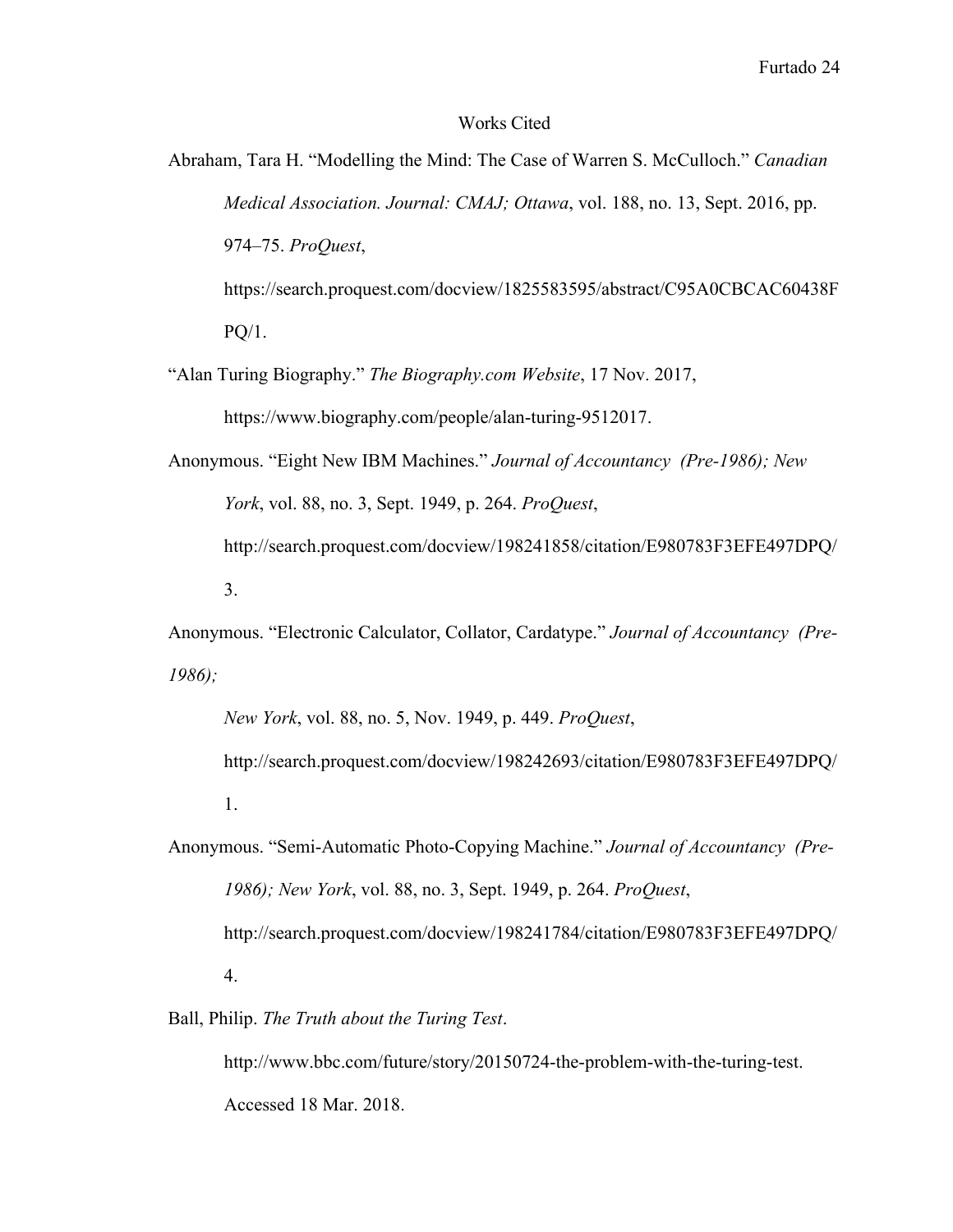- Bjork, Russell C. "Artificial Intelligence and the Soul." *Perspective on Science & Christian Faith*, vol. 60, no. 2, June 2008, p. 95.
- Brackenbury, I., and Y. Ravin. "Machine Intelligence and the Turing Test." *IBM Systems Journal; Armonk*, vol. 41, no. 3, 2002, pp. 524–29. *ProQuest*, http://search.proquest.com.seu.idm.oclc.org/docview/222425674/abstract/794D98 985D71433DPQ/32.
- Bradshaw, Richard, and Carl Schroeder. "Fifty Years of IBM Innovation with Information Storage on Magnetic Tape." *IBM Journal of Research and Development; Armonk*, vol. 47, no. 4, July 2003, p. 373. *ProQuest*, https://search.proquest.com/docview/220658101/abstract/277C8C1DFF6F4F26P  $Q/1$ .
- Brown, Colin J., and Ghassan Hamarneh. "Machine Learning on Human Connectome Data from MRI." *arXiv:1611.08699 [Cs, Q-Bio, Stat]*, Nov. 2016. *arXiv.org*, http://arxiv.org/abs/1611.08699.
- Cohen. *If Not Turing's Test, Then What? - ProQuest*. https://search-proquestcom.seu.idm.oclc.org/docview/208129572/abstract/2A41EAE6C91E482APQ/1?a ccountid=43912. Accessed 18 Mar. 2018.
- Danaher, John. "Will Life Be Worth Living in a World Without Work? Technological Unemployment and the Meaning of Life." *Science and Engineering Ethics; New York*, vol. 23, no. 1, Feb. 2017, pp. 41–64. *ProQuest*, doi:http://dx.doi.org/10.1007/s11948-016-9770-5.
- Ekici, Ergun. "Passing the Turing Test: Redefining What It Means to 'Think.'" *WIRED*, https://www.wired.com/insights/2014/08/passing-turing-test-redefining-means-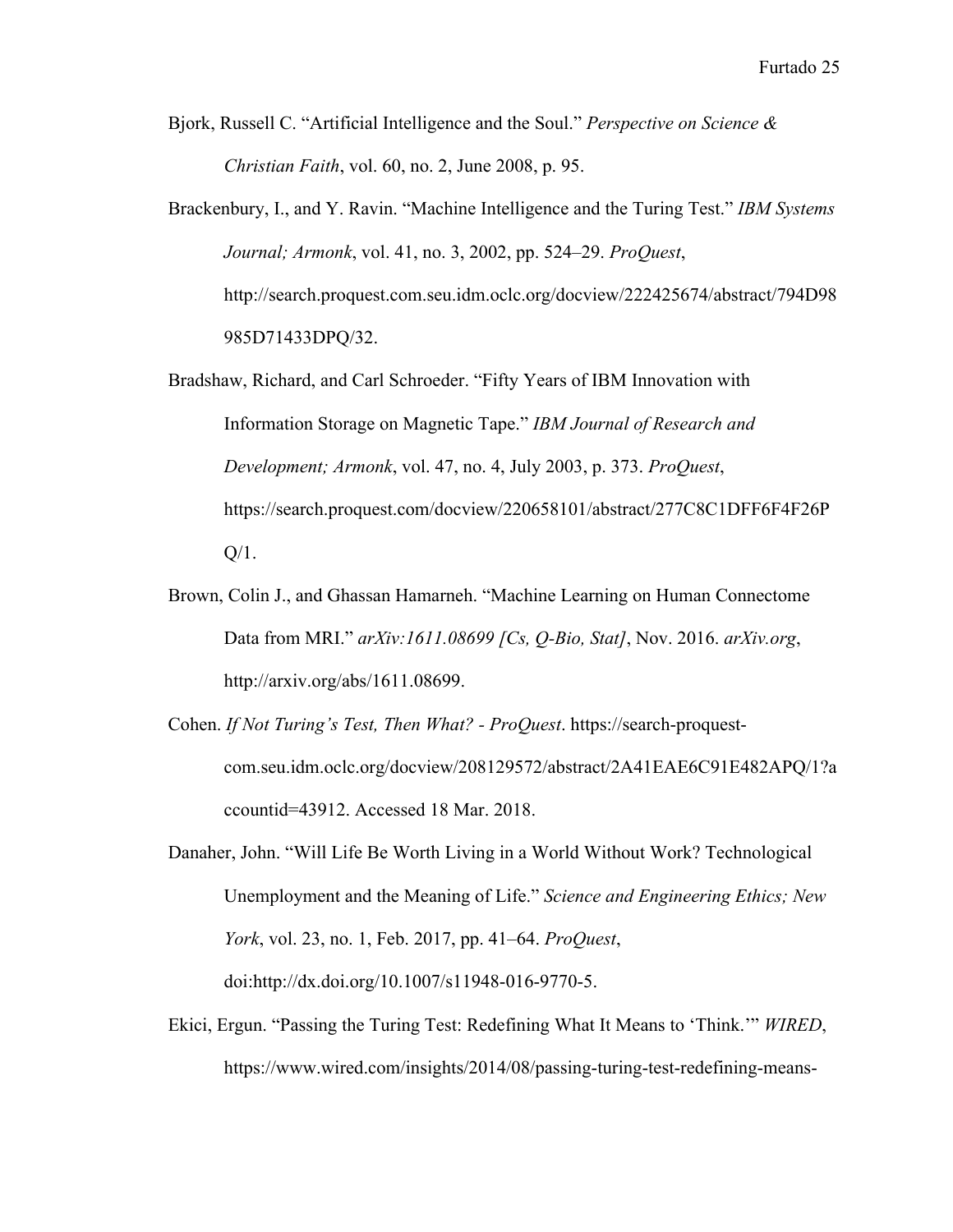think/. Accessed 16 Mar. 2018.

Elgammal, Ahmed. *Creating Computer Vision and Machine Learning Algorithms That Can Analyze Works of Art*.

https://www.mathworks.com/company/newsletters/articles/creating-computervision-and-machine-learning-algorithms-that-can-analyze-works-of-art.html. Accessed 23 Feb. 2018.

Epstein, Robert S., et al. *Parsing the Turing Test: Philosophical and Methodological Issues in the Quest for the Thinking Computer*. Springer, 2009. *Open WorldCat*, https://ebookcentral-proquest-

com.seu.idm.oclc.org/lib/seu/detail.action?docID=338491.

- Gill, Karamjit S. "Artificial Super Intelligence: Beyond Rhetoric." *AI & Society; London*, vol. 31, no. 2, May 2016, pp. 137–43. *ProQuest*, doi:http://dx.doi.org/10.1007/s00146-016-0651-x.
- Griffin, Matthew. "Kurzweil: AI Aces Turing Test in 2029, and the Singularity Arrives in 2045." *Fanatical Futurist by Keynote Speaker and Futurist Matthew Griffin*, 18 Mar. 2017, https://www.fanaticalfuturist.com/2017/03/kurzweil-ai-aces-turingtest-in-2029-and-the-singularity-arrives-in-2045/.
- Jefferson, Geoffrey. "The Mind of Mechanical Man." *British Medical Journal*, vol. 1, no. 4616, June 1949, pp. 1105–10. *PubMed Central*,

https://www.ncbi.nlm.nih.gov/pmc/articles/PMC2050428/.

Korb, Kevin. *Is Passing a Turing Test a True Measure of Artificial Intelligence?* https://phys.org/news/2014-06-turing-true-artificial-intelligence.html. Accessed 18 Mar. 2018.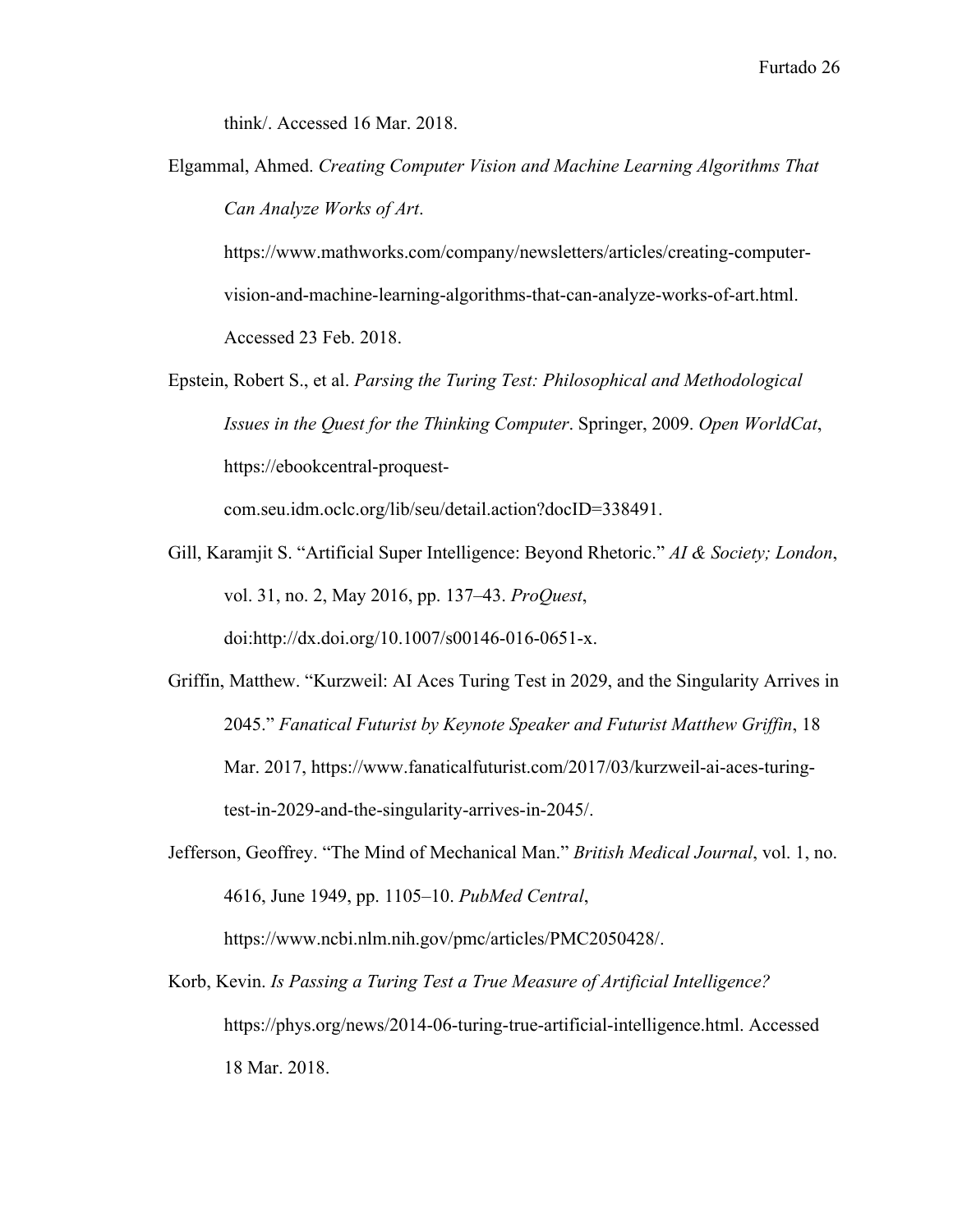- Kunneman, Florian, and Antal Van den Bosch. *Event Detection in Twitter: A Machine-Learning Approach Based on Term Pivoting*. 2014, pp. 65–72.
- Kurzweil, Ray. "What If a Computer Passed the Turing Test?" *Big Think*, 13 July 2013, http://bigthink.com/in-their-own-words/what-if-a-computer-passed-the-turingtest.

Lawrence, J. M. "Joseph Weizenbaum, 85, MIT Professor, Humanist." *Boston.com*, 16 Mar. 2008. *The Boston Globe*, http://archive.boston.com/bostonglobe/obituaries/articles/2008/03/16/joseph\_weiz

enbaum 85 mit professor humanist/.

- Linn, Allison. "Post 9/11, Surveillance Cameras Everywhere." *Msnbc.com*, 23 Aug. 2011, http://www.nbcnews.com/id/44163852/ns/business-us\_business/t/postsurveillance-cameras-everywhere/.
- Littauer, Sebastian B. "Reviewed Work: Cybernetics. by Norbert Wiener." *Journal of the American Statistical Association*, vol. 44, no. 248, Dec. 1949, pp. 577–79, doi:10.2307/2279915.
- "Mapping the Human Connectome." *The Scientist*, https://www.thescientist.com/?articles.view/articleNo/46597/title/Mapping-the-Human-Connectome/. Accessed 6 Mar. 2018.

Margineantu, Dragos, et al. "Machine Learning Algorithms for Event Detection: A Special Issue of Machine Learning." *Machine Learning; Dordrecht*, vol. 79, no. 3, June 2010, pp. 257–59. *ProQuest*, doi:http://dx.doi.org/10.1007/s10994-010- 5184-9.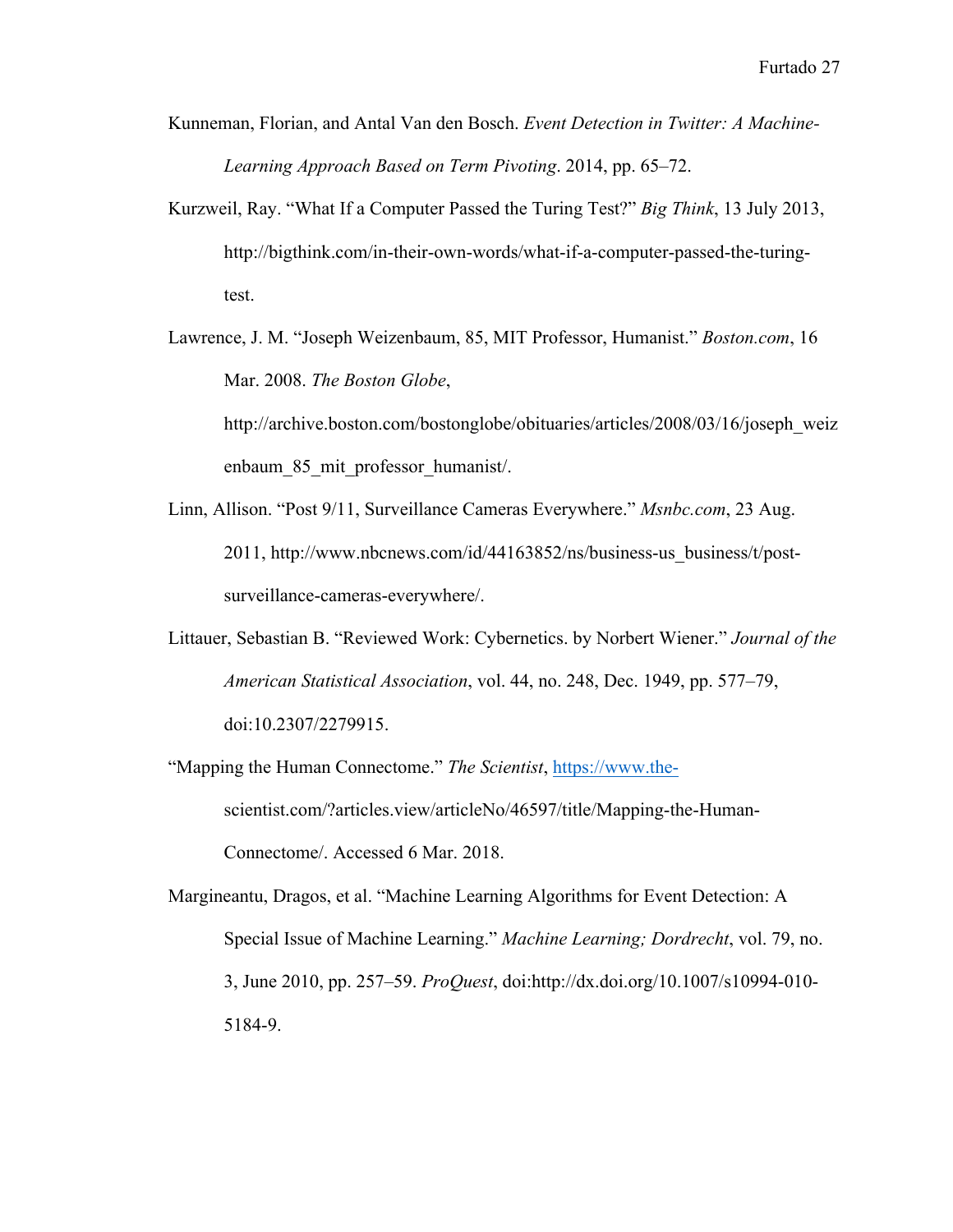- Merritt, Jonathan. "Is AI a Threat to Christianity?" *The Atlantic*, Feb. 2017. *The Atlantic*, https://www.theatlantic.com/technology/archive/2017/02/artificial-intelligencechristianity/515463/.
- "Moshe Y. Vardi." *The Conversation*, https://theconversation.com/profiles/moshe-yvardi-242448. Accessed 19 Mar. 2018.
- Nofre, David, et al. "When Technology Became Language: The Origins of the Linguistic Conception of Computer Programming, 1950-1960." *Technology and Culture; Baltimore*, vol. 55, no. 1, Jan. 2014, pp. 40–75. *ProQuest*, http://search.proquest.com/docview/1511432753/abstract/5FF4FEF1CEB44523P  $Q/5$ .
- Saleh, Babak, et al. "Toward Automated Discovery of Artistic Influence." *Multimedia Tools and Applications; Dordrecht*, vol. 75, no. 7, Apr. 2016, pp. 3565–91. *ProQuest*, doi:http://dx.doi.org/10.1007/s11042-014-2193-x.
- Swoboda, A. J. *Subversive Sabbath: The Surprising Power of Rest in a Nonstop World*. Baker Books, 2018.
- "The Enigma of Alan Turing." *Targeted News Service; Washington, D.C.*, 10 Apr. 2015. *ProQuest*, http://search.proquest.com/docview/1672241142/citation/778F7B1B63D644C5P  $Q/2$ .
- The Physics arXiv. "Machine Learning Algorithm Studying Fine Art Paintings Sees Things Art Historians Had Never Noticed." *Medium*, 18 Aug. 2014, https://medium.com/the-physics-arxiv-blog/when-a-machine-learning-algorithmstudied-fine-art-paintings-it-saw-things-art-historians-had-never-b8e4e7bf7d3e.